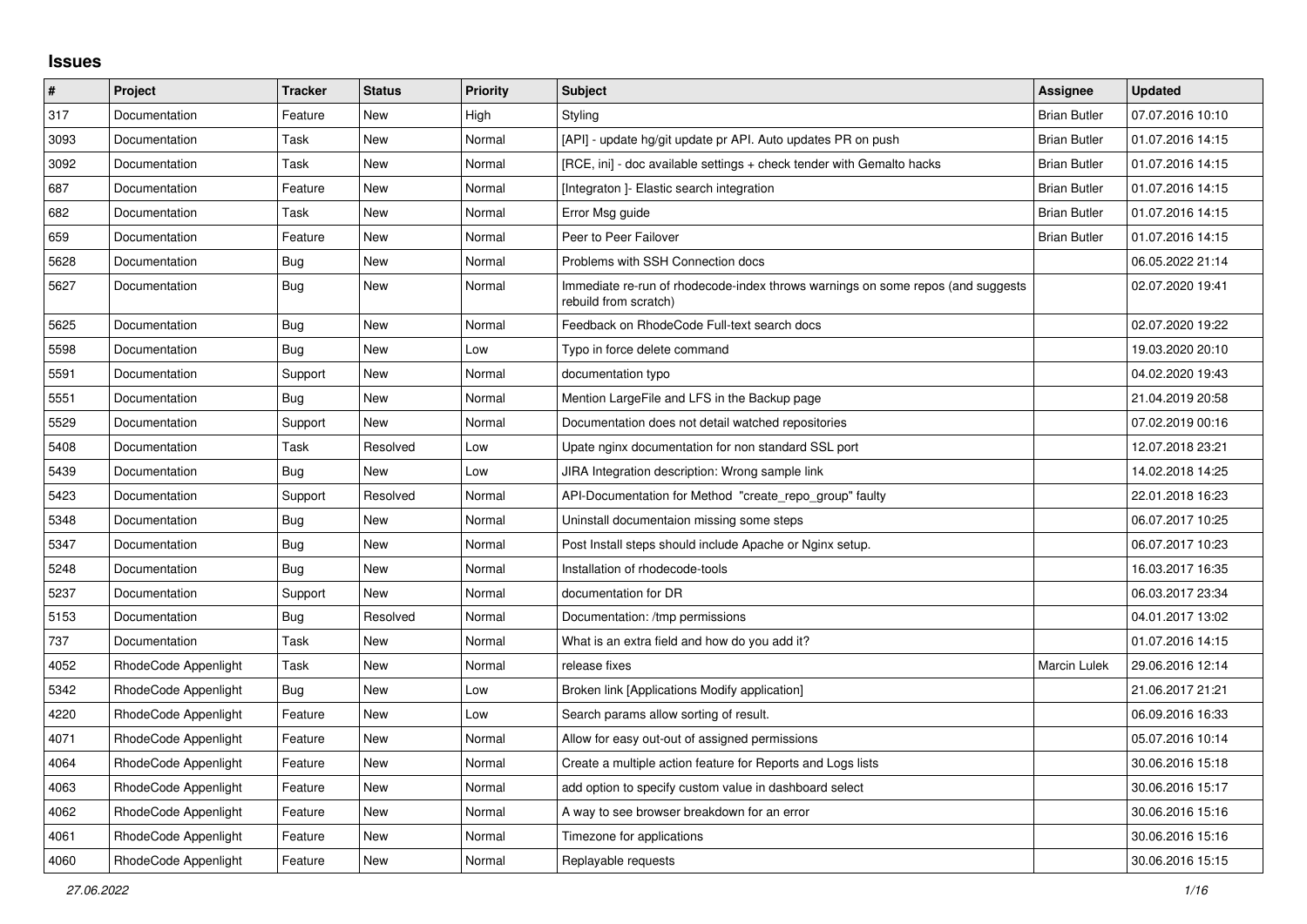| $\pmb{\#}$ | Project              | <b>Tracker</b> | <b>Status</b> | <b>Priority</b> | Subject                                                                                        | <b>Assignee</b>                | <b>Updated</b>   |
|------------|----------------------|----------------|---------------|-----------------|------------------------------------------------------------------------------------------------|--------------------------------|------------------|
| 4059       | RhodeCode Appenlight | Feature        | New           | Normal          | Server Monitoring                                                                              |                                | 30.06.2016 15:15 |
| 4057       | RhodeCode Appenlight | Feature        | <b>New</b>    | Normal          | Negation option for search filter                                                              |                                | 30.06.2016 15:12 |
| 4056       | RhodeCode Appenlight | Feature        | New           | Normal          | Optionally allow to filter graphs per machine in dashboard                                     |                                | 30.06.2016 15:12 |
| 3991       | RhodeCode Appenlight | Bug            | Resolved      | Normal          | report logs need upper margin                                                                  |                                | 21.06.2016 18:55 |
| 3989       | RhodeCode Appenlight | <b>Bug</b>     | Resolved      | Normal          | even up report spacing                                                                         |                                | 21.06.2016 18:55 |
| 3987       | RhodeCode Appenlight | <b>Bug</b>     | New           | Normal          | adjust footer so it's consistent with the website footer                                       |                                | 15.06.2016 10:20 |
| 4017       | RhodeCode Appenlight | Feature        | <b>New</b>    | Low             | application logos need help                                                                    |                                | 14.06.2016 11:52 |
| 3994       | RhodeCode Appenlight | Bug            | New           | Normal          | during setup, user is given option to make admin account even if one does not exist            |                                | 08.06.2016 12:44 |
| 3990       | RhodeCode Appenlight | Bug            | New           | Normal          | some dashboard builder buttons are up against fields                                           |                                | 07.06.2016 12:01 |
| 3986       | RhodeCode Appenlight | Bug            | <b>New</b>    | Normal          | table headers should be left aligned                                                           |                                | 07.06.2016 11:53 |
| 4074       | RhodeCode CE/EE      | Feature        | New           | Normal          | Edit review comment                                                                            | <b>Bartłomiei</b><br>Wołyńczyk | 17.04.2018 21:51 |
| 5270       | RhodeCode CE/EE      | Task           | New           | Normal          | Comments updates                                                                               | Bartłomiej<br>Wołyńczyk        | 17.04.2018 21:51 |
| 5326       | RhodeCode CE/EE      | Task           | Resolved      | Normal          | Public usergroup profile                                                                       | Bartłomiej<br>Wołyńczyk        | 22.02.2018 15:44 |
| 5576       | RhodeCode CE/EE      | Bug            | Resolved      | High            | Hosting many repositories                                                                      | Craig Fairhurst                | 12.02.2020 12:55 |
| 5610       | RhodeCode CE/EE      | Bug            | Resolved      | Normal          | Files navigation looses the at= <name> marker</name>                                           | Daniel D                       | 03.10.2021 23:23 |
| 4183       | RhodeCode CE/EE      | Feature        | Resolved      | Normal          | Different roles for PR reviewers                                                               | Daniel D                       | 12.10.2020 23:13 |
| 5615       | RhodeCode CE/EE      | Feature        | Resolved      | Normal          | Misleading message in PR diff view "File was deleted in this version"                          | Daniel D                       | 23.04.2020 17:40 |
| 5606       | RhodeCode CE/EE      | Bug            | Resolved      | High            | SVN + ssh subdirectory failure                                                                 | Daniel D                       | 09.04.2020 03:29 |
| 5599       | RhodeCode CE/EE      | Bug            | Resolved      | Normal          | SVN navigation to trunk fails                                                                  | Daniel D                       | 04.04.2020 11:21 |
| 5608       | RhodeCode CE/EE      | Bug            | Resolved      | High            | svn+ssh user set incorrectly                                                                   | Daniel D                       | 31.03.2020 18:21 |
| 5602       | RhodeCode CE/EE      | Feature        | Resolved      | Normal          | Copy full path only copies partial                                                             | Daniel D                       | 30.03.2020 16:04 |
| 5604       | RhodeCode CE/EE      | Bug            | Resolved      | High            | Search error on second result page                                                             | Daniel D                       | 30.03.2020 16:01 |
| 5581       | RhodeCode CE/EE      | Feature        | Resolved      | Normal          | expose `send_email` option in the HTTP API, for `comment_commit` and<br>`comment pull request` | Daniel D                       | 29.01.2020 11:46 |
| 5579       | RhodeCode CE/EE      | Bug            | Resolved      | Normal          | JS bug when a commit message can be parsed as a number                                         | Daniel D                       | 20.01.2020 10:04 |
| 4120       | RhodeCode CE/EE      | Task           | New           | Normal          | [ce] replace get_repo_nodes api                                                                | Daniel D                       | 17.04.2018 21:49 |
| 4246       | RhodeCode CE/EE      | Task           | New           | Normal          | [ce, ee, vcs, git] add tests for annotated git tags                                            | Daniel D                       | 13.02.2018 18:03 |
| 4197       | RhodeCode CE/EE      | Task           | New           | Normal          | [ce, ee] get list of users with their permissions to a repository                              | Daniel D                       | 22.09.2017 10:30 |
| 4288       | RhodeCode CE/EE      | Task           | Resolved      | Normal          | [ce, ee] unify controllers that use diffs                                                      | Daniel D                       | 02.08.2017 11:41 |
| 4259       | RhodeCode CE/EE      | Task           | Resolved      | Low             | Events, create post-create-user event                                                          | Daniel D                       | 30.01.2017 20:11 |
| 4311       | RhodeCode CE/EE      | Task           | Resolved      | Normal          | Diffs feedback                                                                                 | Daniel D                       | 26.11.2016 14:10 |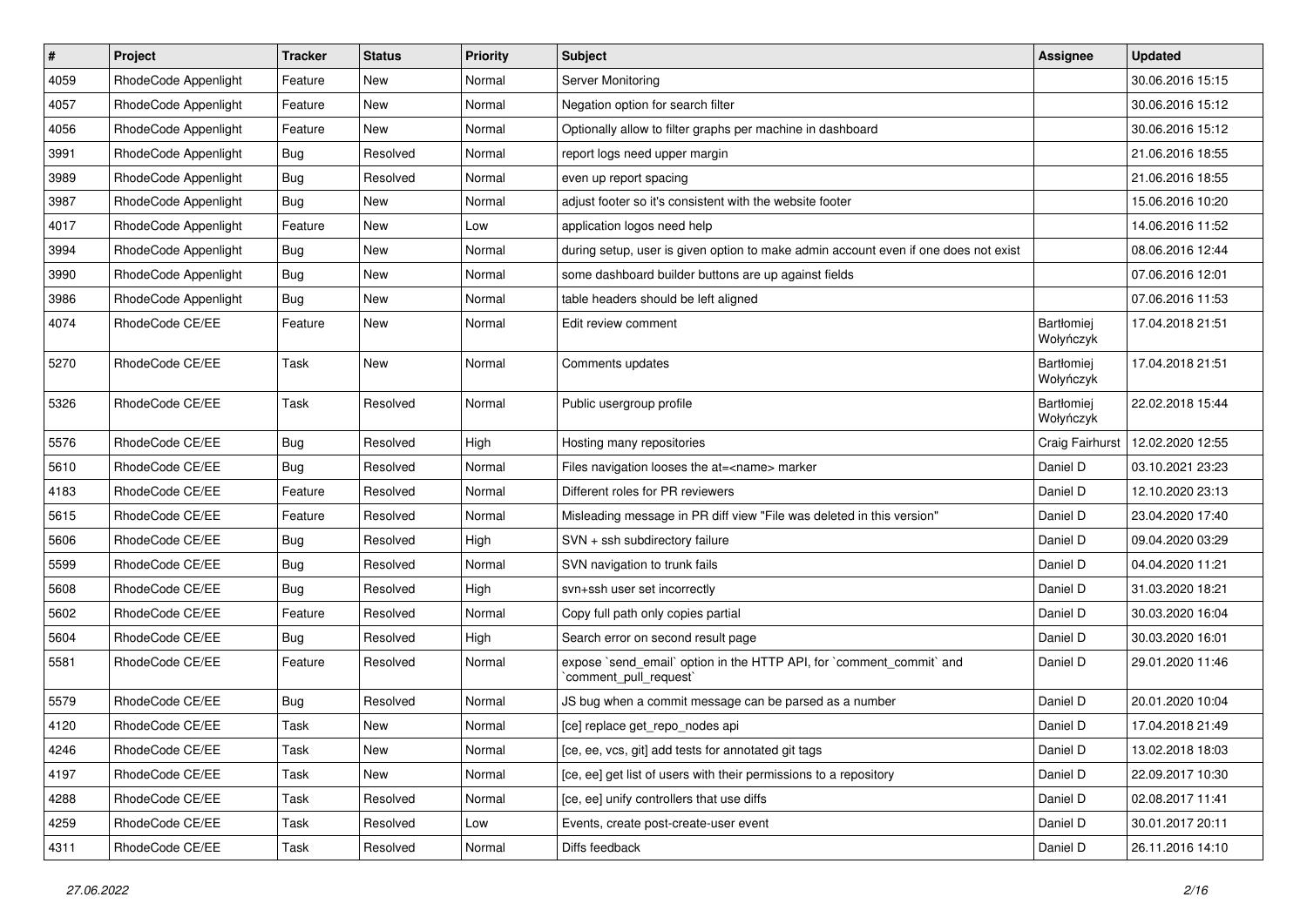| $\vert$ # | Project         | <b>Tracker</b> | <b>Status</b> | <b>Priority</b> | <b>Subject</b>                                                                                                       | <b>Assignee</b>      | <b>Updated</b>                   |
|-----------|-----------------|----------------|---------------|-----------------|----------------------------------------------------------------------------------------------------------------------|----------------------|----------------------------------|
| 4296      | RhodeCode CE/EE | <b>Bug</b>     | Resolved      | Normal          | [ee] Can not create pull requests with reviewers.                                                                    | Daniel D             | 07.11.2016 21:17                 |
| 4232      | RhodeCode CE/EE | Feature        | New           | Normal          | [ce, ee, pr, compare] redo diffs, support side by side diffs, html diffs                                             | Daniel D             | 25.10.2016 15:40                 |
| 4289      | RhodeCode CE/EE | Task           | New           | Low             | [ce, ee] clean up pygments lexer functions + handling                                                                | Daniel D             | 21.10.2016 14:44                 |
| 4278      | RhodeCode CE/EE | Bug            | Resolved      | Normal          | [admin] Clicking the save button in admin -> settings -> issue tracker leads to<br>exception if no patterns entered. | Daniel D             | 18.10.2016 13:38                 |
| 4267      | RhodeCode CE/EE | Feature        | Resolved      | Normal          | [ce, ee] jira tracker integration wildcard project key support                                                       | Daniel D             | 10.10.2016 20:13                 |
| 4268      | RhodeCode CE/EE | Bug            | Resolved      | High            | [ee] default reviewers from changed lines is returning wrong values                                                  | Daniel D             | 06.10.2016 14:35                 |
| 4238      | RhodeCode CE/EE | Task           | Resolved      | Normal          | default reviewers updates                                                                                            | Daniel D             | 06.10.2016 14:26                 |
| 4256      | RhodeCode CE/EE | Bug            | New           | Normal          | [ce, ee, ux] Source code highlight colors conflict with red/green inserted/deleted<br>blocks                         | Daniel D             | 03.10.2016 05:00                 |
| 4233      | RhodeCode CE/EE | Bug            | Resolved      | High            | slack, git push problem                                                                                              | Daniel D             | 26.09.2016 11:56                 |
| 1131      | RhodeCode CE/EE | Feature        | Resolved      | Normal          | Implement default reviewers for code review                                                                          | Daniel D             | 21.09.2016 18:28                 |
| 4179      | RhodeCode CE/EE | Task           | <b>New</b>    | Normal          | [ce, ee] refine perms summary list                                                                                   | Daniel D             | 14.09.2016 12:09                 |
| 4208      | RhodeCode CE/EE | Bug            | New           | Normal          | [ce, ee] test errors get hidden by error page                                                                        | Daniel D             | 14.09.2016 12:00                 |
| 4225      | RhodeCode CE/EE | Feature        | Resolved      | Normal          | [ce, ee] repo group integrations cascade to child repo groups                                                        | Daniel D             | 14.09.2016 11:12                 |
| 4223      | RhodeCode CE/EE | <b>Bug</b>     | Resolved      | High            | [git, tags] annotated tags not appearing in UI                                                                       | Daniel D             | 12.09.2016 06:12                 |
| 4181      | RhodeCode CE/EE | Task           | Resolved      | Normal          | Integrations: allow root repos only integrations                                                                     | Daniel D             | 31.08.2016 17:44                 |
| 4202      | RhodeCode CE/EE | Task           | Resolved      | Normal          | Polish the 503.html page                                                                                             | Daniel D             | 30.08.2016 23:54                 |
| 4180      | RhodeCode CE/EE | Task           | Resolved      | Normal          | integrations: possible limit the updates sent                                                                        | Daniel D             | 22.08.2016 12:22                 |
| 4173      | RhodeCode CE/EE | Bug            | Resolved      | Urgent          | [ce, ee] mysql recycle pool timeout not working                                                                      | Daniel D             | 16.08.2016 22:02                 |
| 4175      | RhodeCode CE/EE | Feature        | Resolved      | Normal          | [ce, ee] repo group integrations                                                                                     | Daniel D             | 16.08.2016 20:00                 |
| 4147      | RhodeCode CE/EE | Task           | New           | Normal          | [ce, ee, docs] Events documentation                                                                                  | Daniel D             | 15.08.2016 12:33                 |
| 4157      | RhodeCode CE/EE | Feature        | New           | Normal          | [integrations] Integrate with industry standard SW development tools                                                 | Daniel D             | 08.08.2016 12:55                 |
| 4092      | RhodeCode CE/EE | Bug            | Feedback      | Normal          | [ce, ee] Redmine/JIRA integrations - smart commits                                                                   | Daniel D             | 21.07.2016 12:59                 |
| 4110      | RhodeCode CE/EE | <b>Bug</b>     | In Progress   | Normal          | [ce, ee] repos can be named _admin, _static                                                                          | Daniel D             | 20.07.2016 19:51                 |
| 4091      | RhodeCode CE/EE | <b>Bug</b>     | Resolved      | Normal          | [ce, ee] Redmine integration blocks for 30 seconds if redmine server not available                                   | Daniel D             | 15.07.2016 12:26                 |
| 4199      | RhodeCode CE/EE | <b>Bug</b>     | Resolved      | High            | investigate: ongoing SSL problems when switching to 4.X from 3.X                                                     | Johannes<br>Bornhold | 15.09.2016 13:14                 |
| 4153      | RhodeCode CE/EE | Task           | Resolved      | Normal          | Optimize readme fetching by changing the system of readme detection                                                  | Johannes<br>Bornhold | 09.09.2016 10:17                 |
| 3971      | RhodeCode CE/EE | <b>Bug</b>     | Resolved      | Normal          | [ce, vcs] Merge requests/Pull requests failing due to rebase problem                                                 | Johannes<br>Bornhold | 19.07.2016 15:54                 |
| 4224      | RhodeCode CE/EE | Bug            | Resolved      | Normal          | [docs] update docs re: removing old instances when switching editions                                                | Lisa Quatmann        | 11.10.2016 15:36                 |
| 3488      | RhodeCode CE/EE | <b>Bug</b>     | Resolved      | Normal          | [frontend, styling] update icon font                                                                                 |                      | Lisa Quatmann   04.10.2016 13:27 |
| 4254      | RhodeCode CE/EE | Bug            | Resolved      | Normal          | [frontend] 500 Internal Server Error with i18n-ed pages                                                              |                      | Lisa Quatmann   30.09.2016 14:38 |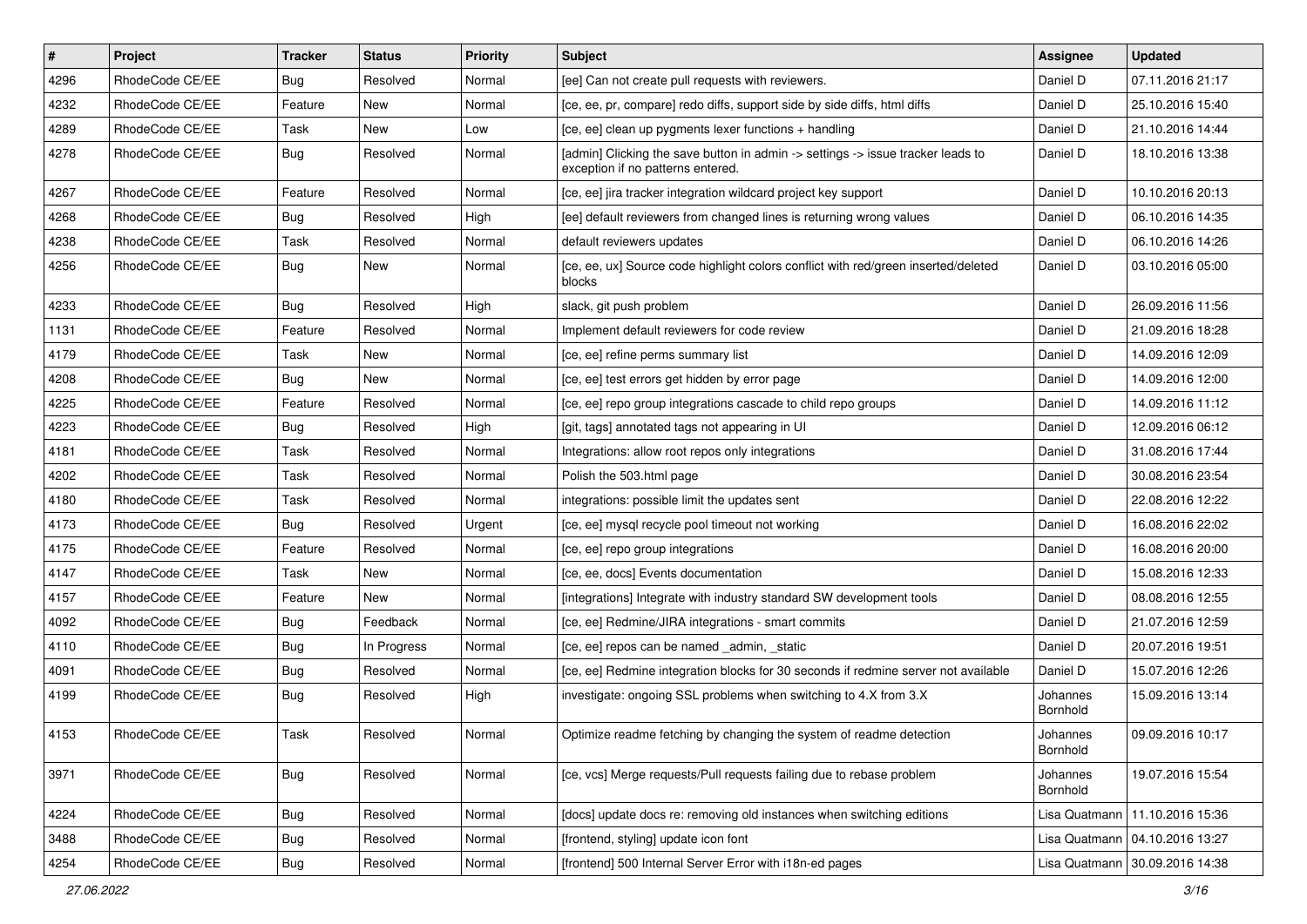| $\vert$ # | Project         | <b>Tracker</b> | <b>Status</b> | <b>Priority</b> | <b>Subject</b>                                                                                     | Assignee                            | <b>Updated</b>   |
|-----------|-----------------|----------------|---------------|-----------------|----------------------------------------------------------------------------------------------------|-------------------------------------|------------------|
| 4121      | RhodeCode CE/EE | Bug            | Resolved      | Normal          | [ce, ee] server announcement has extra margin                                                      | Lisa Quatmann                       | 26.09.2016 14:00 |
| 4194      | RhodeCode CE/EE | Task           | Resolved      | Normal          | move svn http backend out of labs into a real VCS settings                                         | Lisa Quatmann                       | 14.09.2016 23:16 |
| 4211      | RhodeCode CE/EE | Feature        | Resolved      | Normal          | [ce, ee] increase webhook flexibility                                                              | Marcin<br>Kuzminski<br>[CTO]        | 20.06.2022 10:55 |
| 5653      | RhodeCode CE/EE | Feature        | <b>New</b>    | Normal          | Extend SSH clone to support cloning by repo id.                                                    | Marcin<br>Kuzminski<br>[CTO]        | 17.02.2021 12:58 |
| 4155      | RhodeCode CE/EE | <b>Bug</b>     | Resolved      | Low             | Date of Last Change is not displayed correctly                                                     | Marcin<br>Kuzminski<br>[CTO]        | 21.01.2020 02:20 |
| 5442      | RhodeCode CE/EE | Feature        | Resolved      | Low             | Preview of Jupyter notebooks                                                                       | Marcin<br>Kuzminski<br><b>[CTO]</b> | 16.01.2019 16:33 |
| 5441      | RhodeCode CE/EE | Feature        | <b>New</b>    | Low             | Some files not parsed as XML files                                                                 | Marcin<br>Kuzminski<br>[CTO]        | 12.06.2018 12:23 |
| 5386      | RhodeCode CE/EE | Task           | Resolved      | Normal          | Increase security for Email Change                                                                 | Marcin<br>Kuzminski<br>[CTO]        | 17.02.2018 17:29 |
| 4000      | RhodeCode CE/EE | Feature        | <b>New</b>    | Normal          | Make compare more functional                                                                       | Marcin<br>Kuzminski<br>[CTO]        | 18.11.2017 19:11 |
| 4193      | RhodeCode CE/EE | Feature        | In Progress   | Normal          | Improve Filter Functionality in the Change Log                                                     | Marcin<br>Kuzminski<br>[CTO]        | 22.09.2017 10:25 |
| 5382      | RhodeCode CE/EE | Feature        | <b>New</b>    | Normal          | Support for repository aliases                                                                     | Marcin<br>Kuzminski<br>[CTO]        | 04.09.2017 15:17 |
| 4219      | RhodeCode CE/EE | Feature        | Resolved      | Normal          | [ce, ee] Add mandatory reviewers for pull requests                                                 | Marcin<br>Kuzminski<br>[CTO]        | 20.06.2017 15:23 |
| 5257      | RhodeCode CE/EE | <b>Bug</b>     | <b>New</b>    | Normal          | Git repository with big binary file provokes error and strange behavior/memory leak<br>of RH.      | Marcin<br>Kuzminski<br>[CTO]        | 23.03.2017 22:02 |
| 5150      | RhodeCode CE/EE | Task           | Resolved      | Normal          | Password reset promts in my account should be hidden in accounts that are not of<br>type rhodecode | Marcin<br>Kuzminski<br>[CTO]        | 02.01.2017 16:34 |
| 4670      | RhodeCode CE/EE | Task           | Resolved      | Normal          | Release 4.5.1                                                                                      | Marcin<br>Kuzminski<br>[CTO]        | 06.12.2016 21:13 |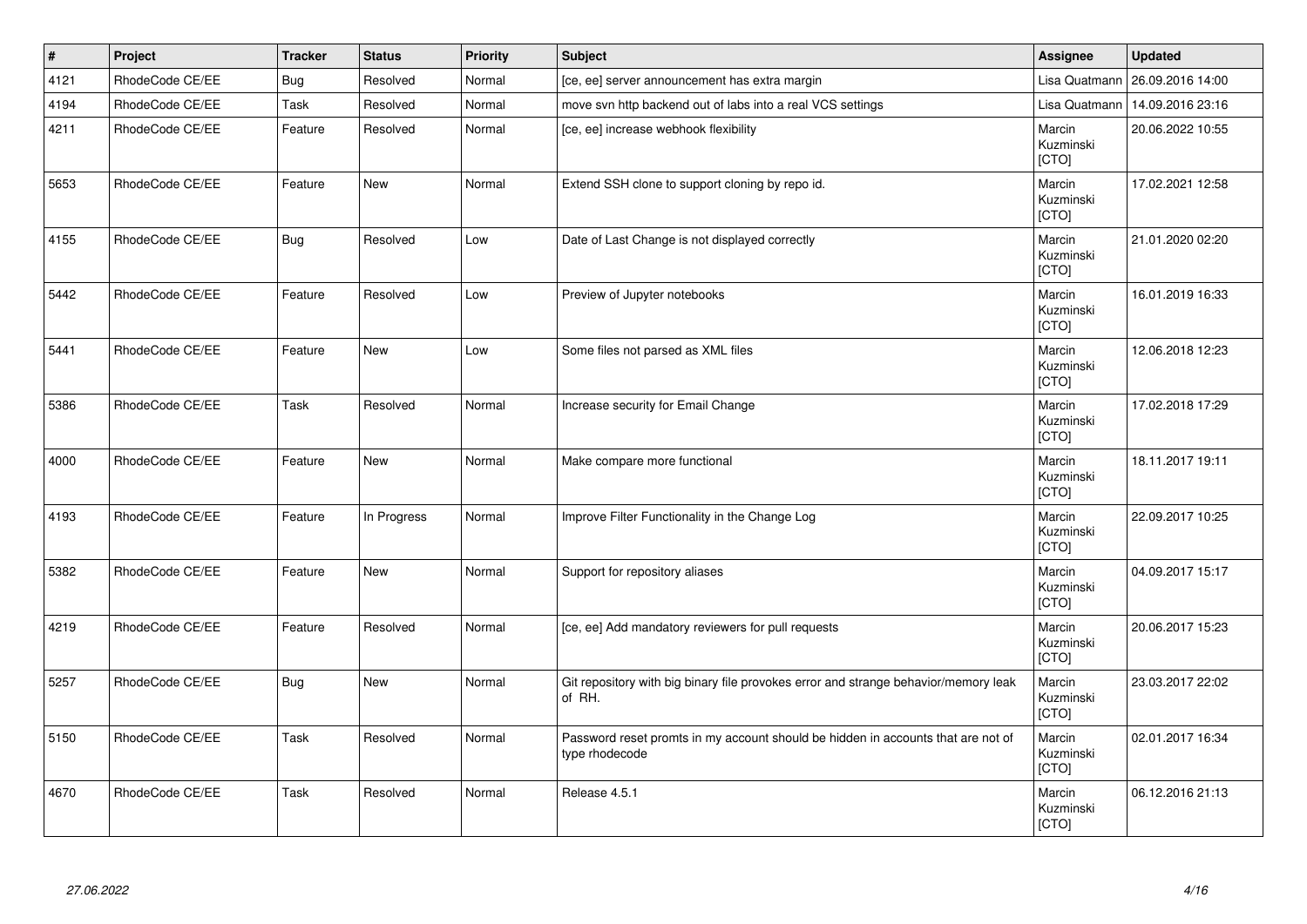| $\vert$ # | Project         | <b>Tracker</b> | <b>Status</b> | <b>Priority</b> | <b>Subject</b>                                                                   | Assignee                     | <b>Updated</b>   |
|-----------|-----------------|----------------|---------------|-----------------|----------------------------------------------------------------------------------|------------------------------|------------------|
| 4276      | RhodeCode CE/EE | <b>Bug</b>     | Resolved      | Normal          | System info page uses mercurial/git versions from RhodeCode instead of VCSServer | Marcin<br>Kuzminski<br>[CTO] | 14.11.2016 21:19 |
| 4297      | RhodeCode CE/EE | Task           | Resolved      | Normal          | redo the my-pull-requests page to use the datagrid                               | Marcin<br>Kuzminski<br>[CTO] | 01.11.2016 09:31 |
| 4282      | RhodeCode CE/EE | Task           | Resolved      | Normal          | Add inode limit together with disk usage                                         | Marcin<br>Kuzminski<br>[CTO] | 19.10.2016 12:18 |
| 4281      | RhodeCode CE/EE | Task           | Resolved      | Normal          | Fix docs on To `increase database performance`                                   | Marcin<br>Kuzminski<br>[CTO] | 18.10.2016 16:39 |
| 4245      | RhodeCode CE/EE | Task           | Resolved      | Normal          | Convert control command to use http mode by default                              | Marcin<br>Kuzminski<br>[CTO] | 14.10.2016 16:13 |
| 4250      | RhodeCode CE/EE | <b>Bug</b>     | Resolved      | Normal          | Adding a reviewer into existing PR doesn't set a reason.                         | Marcin<br>Kuzminski<br>[CTO] | 07.10.2016 20:05 |
| 4178      | RhodeCode CE/EE | <b>Bug</b>     | Resolved      | Normal          | RhodeCode EE OVA VM wont run on a ESX 6.0 host                                   | Marcin<br>Kuzminski<br>[CTO] | 15.09.2016 13:25 |
| 4213      | RhodeCode CE/EE | Feature        | <b>New</b>    | High            | Embed PostgreSQL database                                                        | Marcin<br>Kuzminski<br>[CTO] | 03.09.2016 23:45 |
| 4184      | RhodeCode CE/EE | <b>Bug</b>     | Resolved      | High            | fix content INT overflow bug                                                     | Marcin<br>Kuzminski<br>[CTO] | 23.08.2016 10:31 |
| 3454      | RhodeCode CE/EE | Task           | Feedback      | Normal          | [ce/ee] visually differentiate the two editions                                  | Marcin<br>Kuzminski<br>[CTO] | 10.08.2016 03:30 |
| 4035      | RhodeCode CE/EE | <b>Bug</b>     | In Progress   | Normal          | failed to create whoosh index                                                    | Marcin<br>Kuzminski<br>[CTO] | 06.07.2016 00:04 |
| 4065      | RhodeCode CE/EE | <b>Bug</b>     | Resolved      | Normal          | [ux, login] 404 on login after comment attempt                                   | Marcin<br>Kuzminski<br>[CTO] | 04.07.2016 00:40 |
| 4036      | RhodeCode CE/EE | <b>Bug</b>     | Resolved      | Normal          | encrypted clone_uri can throw unicodeerror after key change                      | Marcin<br>Kuzminski<br>[CTO] | 27.06.2016 19:38 |
| 3556      | RhodeCode CE/EE | Task           | Resolved      | Normal          | Disable and rename initial_repo_scan flag                                        | Marcin<br>Kuzminski<br>[CTO] | 22.04.2016 14:33 |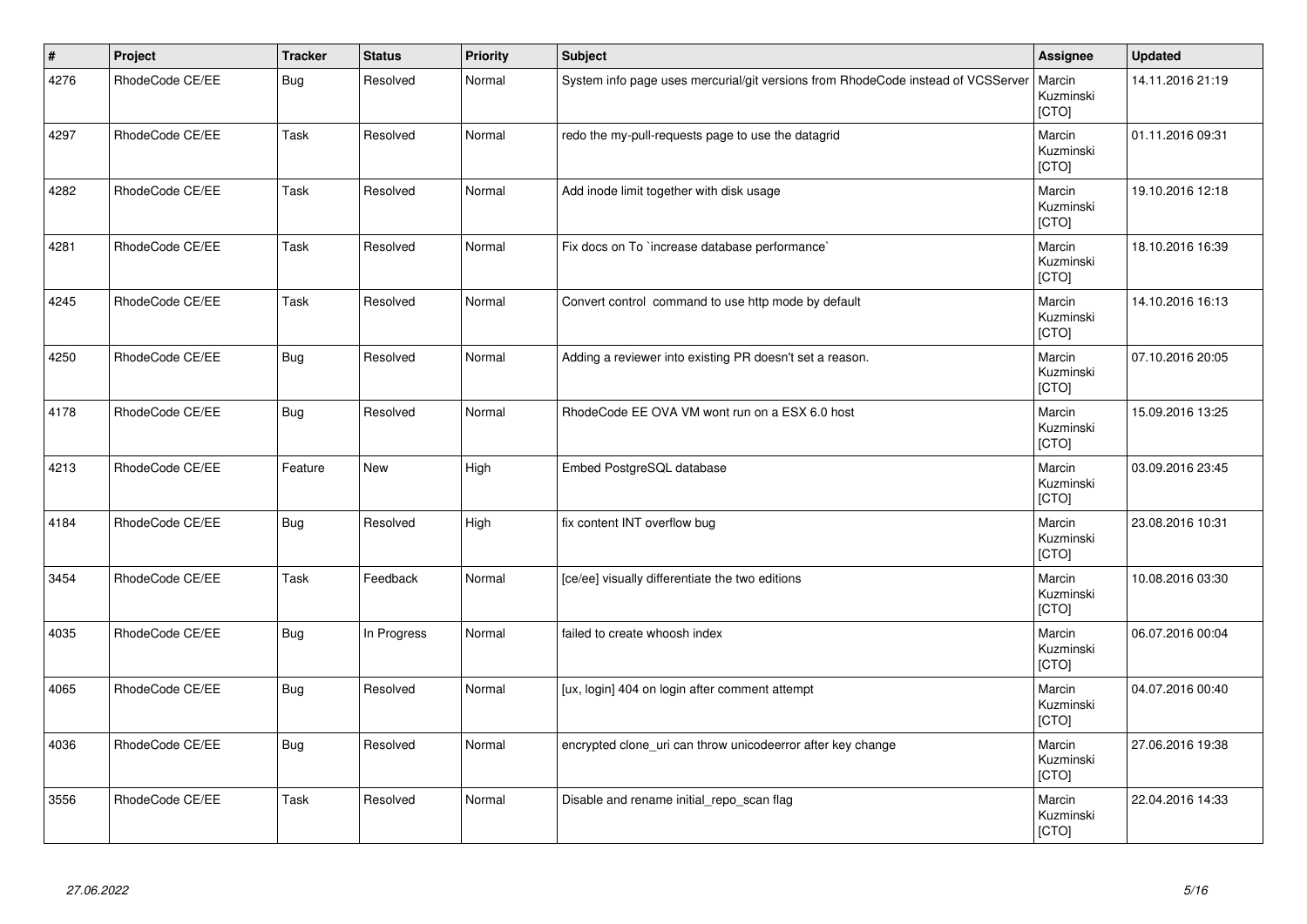| $\pmb{\#}$ | Project         | <b>Tracker</b> | <b>Status</b> | <b>Priority</b> | <b>Subject</b>                                                                                       | Assignee                     | <b>Updated</b>                  |
|------------|-----------------|----------------|---------------|-----------------|------------------------------------------------------------------------------------------------------|------------------------------|---------------------------------|
| 3549       | RhodeCode CE/EE | <b>Bug</b>     | Resolved      | Normal          | [4.0.0 regression], file source links use last commit id instead of current commit id                | Marcin<br>Kuzminski<br>[CTO] | 21.04.2016 16:10                |
| 3483       | RhodeCode CE/EE | Bug            | New           | Normal          | oauth: disable 3rd party registration if RhodeCode registration is disabled                          | Marcin<br>Kuzminski<br>[CTO] | 13.04.2016 12:13                |
| 5587       | RhodeCode CE/EE | Bug            | Resolved      | Normal          | Broken metatags in 4.18.1                                                                            | Marcin Lulek                 | 29.01.2020 11:46                |
| 4234       | RhodeCode CE/EE | Task           | <b>New</b>    | Normal          | prepare and test RhodeCode VM image for AWS                                                          | Marcin Lulek                 | 11.07.2017 13:32                |
| 4269       | RhodeCode CE/EE | Support        | Resolved      | Normal          | Allow flash messages to be permanently surpressed                                                    | Marcin Lulek                 | 14.10.2016 12:46                |
| 4251       | RhodeCode CE/EE | Task           | Feedback      | High            | [customer] Pull request with subrepos                                                                | Martin<br>Bornhold           | 10.11.2016 17:52                |
| 4277       | RhodeCode CE/EE | Bug            | Resolved      | Normal          | [frontend] System info page does not work correctly in safari.                                       | Martin<br>Bornhold           | 04.11.2016 12:08                |
| 3950       | RhodeCode CE/EE | Bug            | Resolved      | Normal          | [ce, ee] trying to merge pr against a deleted branch/bookmark breaks the pr page                     | Martin<br>Bornhold           | 27.10.2016 16:12                |
| 4279       | RhodeCode CE/EE | <b>Bug</b>     | Resolved      | Normal          | re-captcha validation is broken                                                                      | Martin<br>Bornhold           | 26.10.2016 22:27                |
| 1055       | RhodeCode CE/EE | Feature        | Resolved      | Normal          | [pr, vcs] Expose the shadow repository of a pull request                                             | Martin<br>Bornhold           | 26.10.2016 10:33                |
| 4271       | RhodeCode CE/EE | Bug            | Resolved      | Normal          | Browsing new repository groups via SVN issue                                                         | Martin<br>Bornhold           | 19.10.2016 11:11                |
| 4273       | RhodeCode CE/EE | Bug            | Resolved      | Urgent          | GIT executable not seen by vcsserver                                                                 | Martin<br>Bornhold           | 13.10.2016 15:45                |
| 4237       | RhodeCode CE/EE | Task           | Resolved      | Normal          | Enable HTTP support                                                                                  | Martin<br>Bornhold           | 12.10.2016 11:51                |
| 4247       | RhodeCode CE/EE | Bug            | Resolved      | Normal          | [vcs] Using current time as timestamp during archive creating leads to changing<br>hashes            | Martin<br>Bornhold           | 28.09.2016 12:07                |
| 4244       | RhodeCode CE/EE | Support        | Resolved      | Normal          | mod_dav_svn template error when using auth_realm with spaces in it                                   | Martin<br>Bornhold           | 28.09.2016 12:07                |
| 4243       | RhodeCode CE/EE | Support        | Resolved      | High            | Gist visibility update?                                                                              | Martin<br>Bornhold           | 27.09.2016 06:40                |
| 4203       | RhodeCode CE/EE | Task           | Resolved      | Normal          | Get rid of svn.proxy.parent_path_root, and replace it with reading storage location<br>from Database | Martin<br>Bornhold           | 22.09.2016 14:31                |
| 5368       | RhodeCode CE/EE | Feature        | Resolved      | Normal          | Mercurial: Close branch before merging it                                                            |                              | Mathieu Cantin 21.01.2020 02:11 |
| 3372       | RhodeCode CE/EE | Bug            | In Progress   | High            | [Idap, groups] Customer gets an empty list of groups                                                 | Mikhail<br>Chernykh          | 08.06.2016 11:32                |
| 5548       | RhodeCode CE/EE | Feature        | New           | Normal          | Initial Search API                                                                                   | Peter Colledge               | 07.07.2019 22:21                |
| 5523       | RhodeCode CE/EE | <b>Bug</b>     | Resolved      | High            | user from AD is asked to change his password when logs in.                                           | Thierry<br>Wynsdau           | 28.05.2020 20:28                |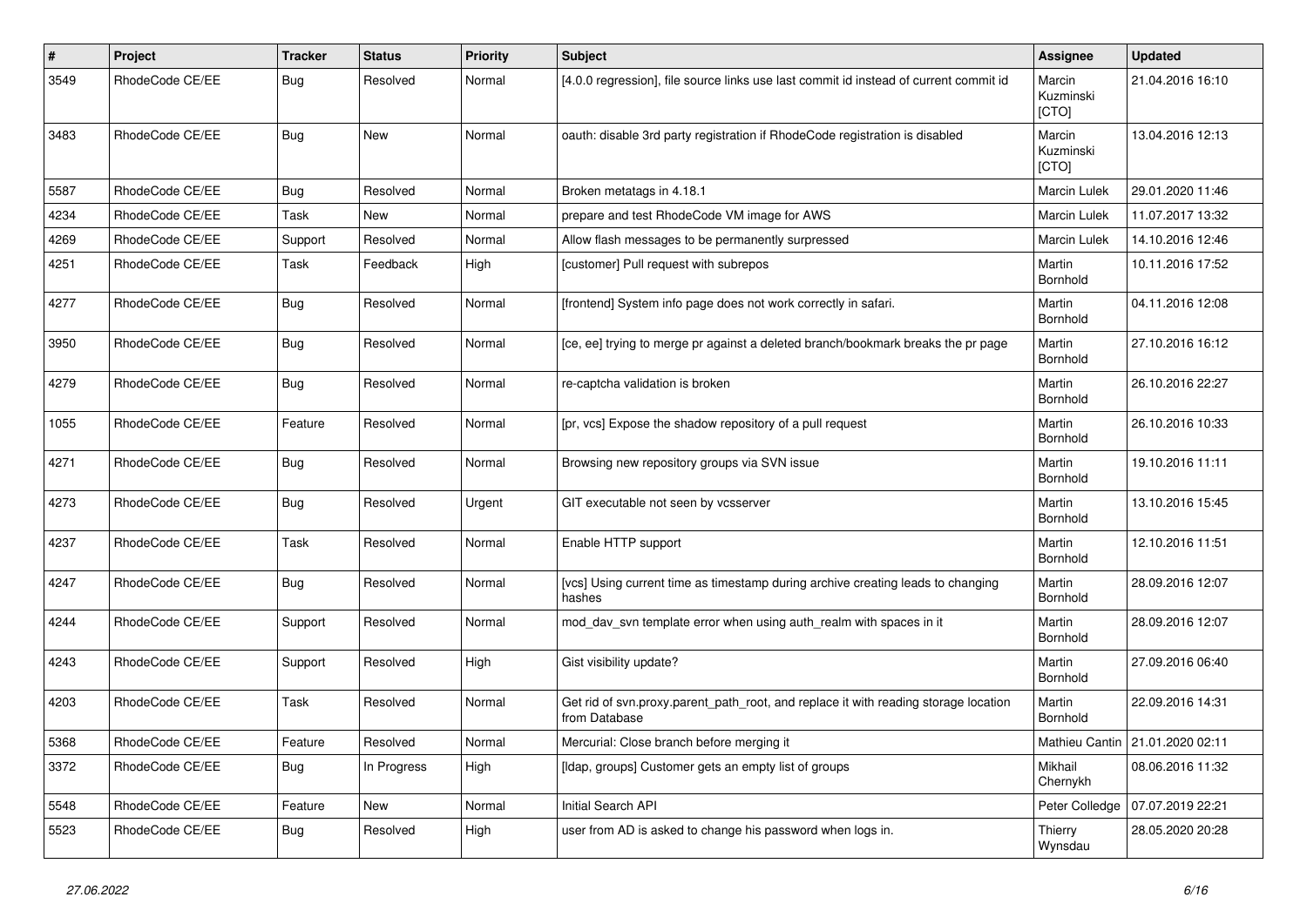| $\pmb{\#}$ | Project         | <b>Tracker</b> | <b>Status</b> | <b>Priority</b> | <b>Subject</b>                                                                                                                       | Assignee           | <b>Updated</b>   |
|------------|-----------------|----------------|---------------|-----------------|--------------------------------------------------------------------------------------------------------------------------------------|--------------------|------------------|
| 5516       | RhodeCode CE/EE | Support        | Resolved      | High            | Cannot log into RhodeCode                                                                                                            | Thierry<br>Wynsdau | 28.05.2020 20:28 |
| 5553       | RhodeCode CE/EE | Bug            | New           | Normal          | Exceptions Tracker - Exception ID: 140095575901360 after upgrade to the lastes<br>version                                            | Thierry<br>Wynsdau | 10.07.2019 10:33 |
| 5662       | RhodeCode CE/EE | Bug            | <b>New</b>    | Normal          | Full text search not working due to crash in whoosh                                                                                  |                    | 07.06.2022 08:31 |
| 5679       | RhodeCode CE/EE | <b>Bug</b>     | New           | Normal          | Data directory continues to grow until it fills disk partition                                                                       |                    | 25.04.2022 11:42 |
| 5680       | RhodeCode CE/EE | <b>Bug</b>     | New           | High            | Inconsistent timezone display                                                                                                        |                    | 20.04.2022 14:15 |
| 5677       | RhodeCode CE/EE | Support        | New           | Normal          | PR cross merge                                                                                                                       |                    | 28.01.2022 16:59 |
| 5672       | RhodeCode CE/EE | <b>Bug</b>     | New           | Normal          | Unable to browse git repository folders with # in names                                                                              |                    | 16.12.2021 18:13 |
| 5670       | RhodeCode CE/EE | Bug            | <b>New</b>    | Normal          | Repo-level administrators can usurp owner of repoistory                                                                              |                    | 01.12.2021 16:18 |
| 5613       | RhodeCode CE/EE | Feature        | New           | Low             | Feature Request: Issue tracker link in new tab/window                                                                                |                    | 03.10.2021 23:25 |
| 5612       | RhodeCode CE/EE | Bug            | New           | Low             | CPU cores getting maxed out by VCSServer on Repository Size request                                                                  |                    | 03.10.2021 23:25 |
| 5611       | RhodeCode CE/EE | Feature        | Resolved      | Normal          | Add information "is the pull request up to date?" in the PR page                                                                     |                    | 03.10.2021 23:24 |
| 5669       | RhodeCode CE/EE | Bug            | Resolved      | Normal          | Mercurial commit messages doesn't show cyrillic symbols                                                                              |                    | 01.10.2021 10:39 |
| 5434       | RhodeCode CE/EE | <b>Bug</b>     | Resolved      | Immediate       | Locale problem                                                                                                                       |                    | 01.10.2021 09:51 |
| 5510       | RhodeCode CE/EE | <b>Bug</b>     | New           | High            | AssertionError: unexpected parameters: user agent & hook type                                                                        |                    | 31.07.2021 11:14 |
| 5664       | RhodeCode CE/EE | Bug            | New           | Normal          | Regression: When assigning permissions, cannot see own group in auto-complete<br>without special conditions                          |                    | 29.07.2021 10:49 |
| 5655       | RhodeCode CE/EE | Bug            | Resolved      | Normal          | New public gist's id is always auto generated                                                                                        |                    | 01.07.2021 12:06 |
| 5560       | RhodeCode CE/EE | <b>Bug</b>     | Resolved      | High            | Check all permission API function to flush caches for auth perms                                                                     |                    | 08.06.2021 23:56 |
| 5656       | RhodeCode CE/EE | <b>Bug</b>     | Resolved      | Normal          | Error for branch permission page                                                                                                     |                    | 30.04.2021 08:53 |
| 5652       | RhodeCode CE/EE | <b>Bug</b>     | Resolved      | Normal          | Pull Requests: when title and descriptions contains character [] {} and () index out of<br>bound when attempting to comment/approve. |                    | 30.04.2021 08:53 |
| 5651       | RhodeCode CE/EE | Bug            | Resolved      | Normal          | Pull requests can get stuck if the diff is too large (it was created by mistake but we<br>can't open it to delete it)                |                    | 30.04.2021 08:53 |
| 5642       | RhodeCode CE/EE | Feature        | Resolved      | Normal          | pull request version column in commit list                                                                                           |                    | 30.04.2021 08:53 |
| 5643       | RhodeCode CE/EE | Feature        | Resolved      | Low             | jump to bottom of review                                                                                                             |                    | 30.04.2021 08:53 |
| 5636       | RhodeCode CE/EE | Bug            | Resolved      | High            | Remap and Rescan 500 Internal Server Error                                                                                           |                    | 30.04.2021 08:53 |
| 5657       | RhodeCode CE/EE | Bug            | New           | Normal          | Error in maintenance page                                                                                                            |                    | 30.03.2021 15:09 |
| 4090       | RhodeCode CE/EE | <b>Bug</b>     | Resolved      | Normal          | test ticket                                                                                                                          |                    | 09.03.2021 20:39 |
| 5654       | RhodeCode CE/EE | Bug            | New           | Normal          | Comment formatting broken when containing $@$ in a code block                                                                        |                    | 24.02.2021 12:10 |
| 5638       | RhodeCode CE/EE | Feature        | New           | Normal          | Add "Copy full url path" button                                                                                                      |                    | 05.02.2021 20:23 |
| 5600       | RhodeCode CE/EE | Feature        | New           | Normal          | Change default repository landing page                                                                                               |                    | 27.01.2021 01:04 |
| 5645       | RhodeCode CE/EE | <b>Bug</b>     | New           | High            | Rhodecode returns 400 Bad request on huge mercurial repos                                                                            |                    | 18.12.2020 06:29 |
| 5649       | RhodeCode CE/EE | <b>Bug</b>     | New           | Normal          | test-file-upload                                                                                                                     |                    | 17.12.2020 23:08 |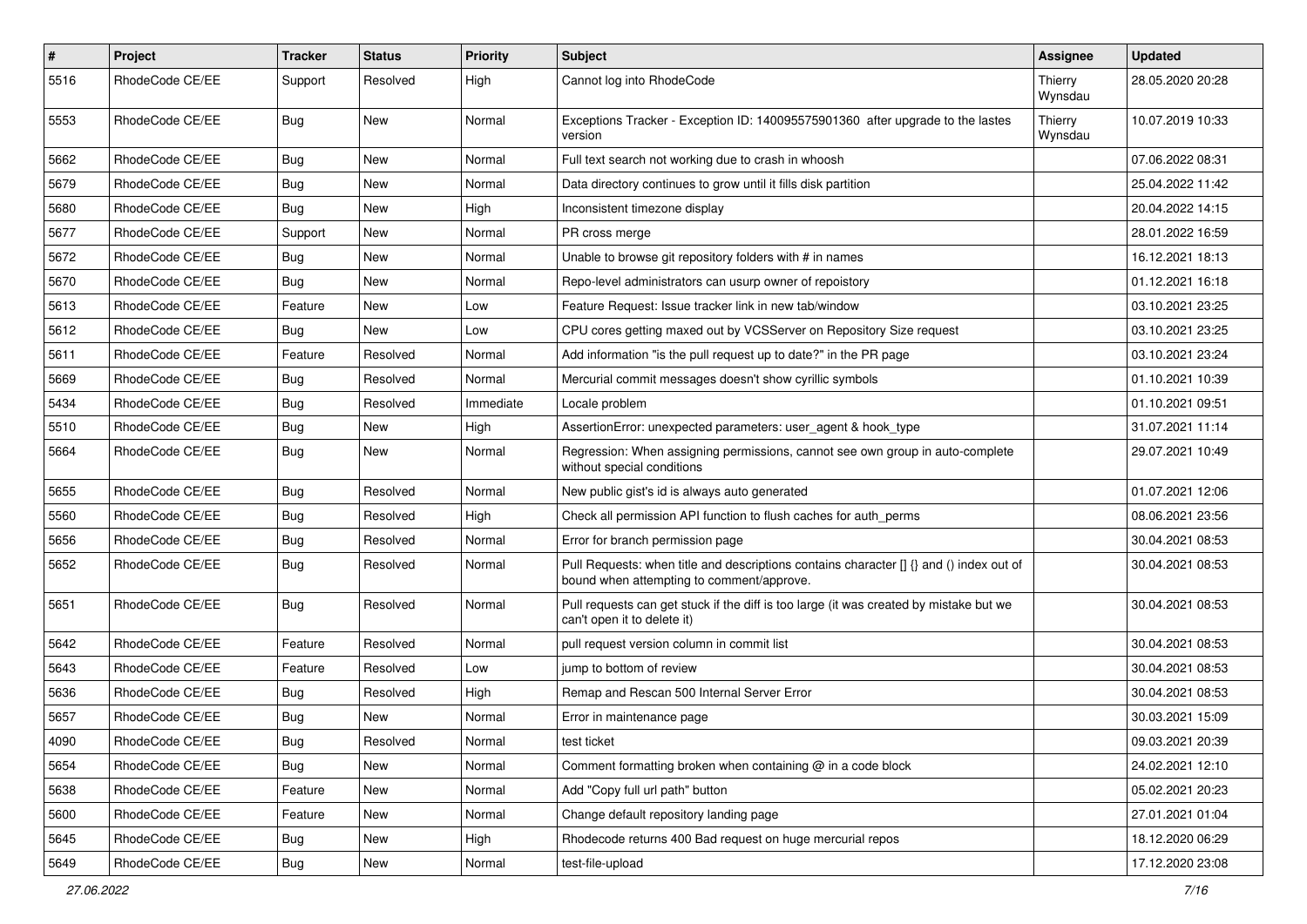| $\sharp$ | Project         | <b>Tracker</b> | <b>Status</b> | <b>Priority</b> | <b>Subject</b>                                                                                                     | <b>Assignee</b> | <b>Updated</b>   |
|----------|-----------------|----------------|---------------|-----------------|--------------------------------------------------------------------------------------------------------------------|-----------------|------------------|
| 5644     | RhodeCode CE/EE | Bug            | New           | Normal          | PR inks to comments not working if files are collapsed                                                             |                 | 02.12.2020 10:42 |
| 5635     | RhodeCode CE/EE | Feature        | Resolved      | Normal          | Remember column sorted by of the "Pull Requests You Participate In" table                                          |                 | 30.11.2020 22:30 |
| 5641     | RhodeCode CE/EE | Feature        | New           | Normal          | "Add draft" / (x) button usability                                                                                 |                 | 30.11.2020 20:53 |
| 5639     | RhodeCode CE/EE | Support        | <b>New</b>    | High            | 500 Internal Server Error   The server has either erred  after importing Database<br>from backup                   |                 | 22.11.2020 09:15 |
| 5637     | RhodeCode CE/EE | Feature        | <b>New</b>    | Normal          | Clone URL templates - add per repository/namespace                                                                 |                 | 29.10.2020 09:38 |
| 5633     | RhodeCode CE/EE | Bug            | Resolved      | Normal          | Moderately large pull requests fail because inefficient use of reviewer_data_json<br>column in pull requests table |                 | 12.10.2020 23:13 |
| 5634     | RhodeCode CE/EE | Bug            | Resolved      | Normal          | Quick Search Toolbar bugs out if pull request contains unicode double quote<br>character "                         |                 | 12.10.2020 23:13 |
| 5632     | RhodeCode CE/EE | Bug            | New           | Normal          | Missing Parent Folder for Personal Repo lacks proper handling                                                      |                 | 03.08.2020 07:56 |
| 5631     | RhodeCode CE/EE | Feature        | <b>New</b>    | Normal          | Change target of PR                                                                                                |                 | 31.07.2020 17:05 |
| 5574     | RhodeCode CE/EE | Feature        | Resolved      | Normal          | hg: Information for external hooks                                                                                 |                 | 30.07.2020 15:40 |
| 5622     | RhodeCode CE/EE | Bug            | Resolved      | High            | Upgrade from 4.18.3 to 4.19.3 broke all PRs                                                                        |                 | 28.07.2020 16:44 |
| 5623     | RhodeCode CE/EE | <b>Bug</b>     | Resolved      | Normal          | Credentials for remote repository URL leaking in Repository Header                                                 |                 | 22.07.2020 00:47 |
| 5630     | RhodeCode CE/EE | Bug            | New           | Normal          | Inline comments do not follow the line of code                                                                     |                 | 21.07.2020 11:25 |
| 5629     | RhodeCode CE/EE | Bug            | New           | Normal          | Diff truncated on small files                                                                                      |                 | 21.07.2020 08:58 |
| 5626     | RhodeCode CE/EE | Bug            | <b>New</b>    | Normal          | Whoosh full-text indexing is fully indexing all repos, not recognizing forks                                       |                 | 02.07.2020 19:24 |
| 5624     | RhodeCode CE/EE | Bug            | New           | Normal          | Timeout when trying to test SMTP email configuration                                                               |                 | 01.07.2020 20:01 |
| 5621     | RhodeCode CE/EE | Bug            | Resolved      | Urgent          | $LDAP + User Groups authentication playing not working after upgrade to 4.19.x$                                    |                 | 15.06.2020 17:56 |
| 5620     | RhodeCode CE/EE | Bug            | Resolved      | Normal          | Regression of mail rendering in Thunderbird                                                                        |                 | 15.06.2020 16:45 |
| 5619     | RhodeCode CE/EE | Bug            | Resolved      | Normal          | Setting Landing Commit to SVN Trunk results in Files tab hitting a 404                                             |                 | 04.06.2020 23:51 |
| 5601     | RhodeCode CE/EE | Feature        | Resolved      | Normal          | Default navigation should be by branch name not commit id                                                          |                 | 04.06.2020 23:51 |
| 5590     | RhodeCode CE/EE | Bug            | New           | Normal          | Pull Request creation takes 2 minutes                                                                              |                 | 28.05.2020 20:48 |
| 5555     | RhodeCode CE/EE | Bug            | Resolved      | Normal          | Making Repository Public does not update the Default User Permissions                                              |                 | 28.05.2020 20:26 |
| 5594     | RhodeCode CE/EE | Bug            | Resolved      | Normal          | Credentials in Repository Settings for Pull requests are exposed                                                   |                 | 28.05.2020 20:25 |
| 5618     | RhodeCode CE/EE | Support        | <b>New</b>    | Normal          | Getting HTTP 502 Bad Gateway when trying to push (or clone) on a slow network                                      |                 | 27.05.2020 21:56 |
| 5561     | RhodeCode CE/EE | Bug            | Resolved      | Normal          | PR diff doesn't update when target changes                                                                         |                 | 21.05.2020 11:53 |
| 5617     | RhodeCode CE/EE | Feature        | New           | Normal          | Allow PRs to non-head bookmarks                                                                                    |                 | 20.05.2020 12:25 |
| 5614     | RhodeCode CE/EE | Feature        | Resolved      | Normal          | Show context function name in hq diffs                                                                             |                 | 23.04.2020 13:43 |
| 5583     | RhodeCode CE/EE | Feature        | Resolved      | Normal          | rcextensions hook for pull request comment                                                                         |                 | 23.04.2020 13:42 |
| 5596     | RhodeCode CE/EE | Bug            | Resolved      | Normal          | Pull Request duplicated after description edit                                                                     |                 | 14.04.2020 13:28 |
| 5609     | RhodeCode CE/EE | Support        | Resolved      | Normal          | Change git diff algorithm                                                                                          |                 | 31.03.2020 22:08 |
| 5605     | RhodeCode CE/EE | Bug            | Resolved      | Normal          | Cannot set subversion compatibility to 1.10                                                                        |                 | 30.03.2020 17:27 |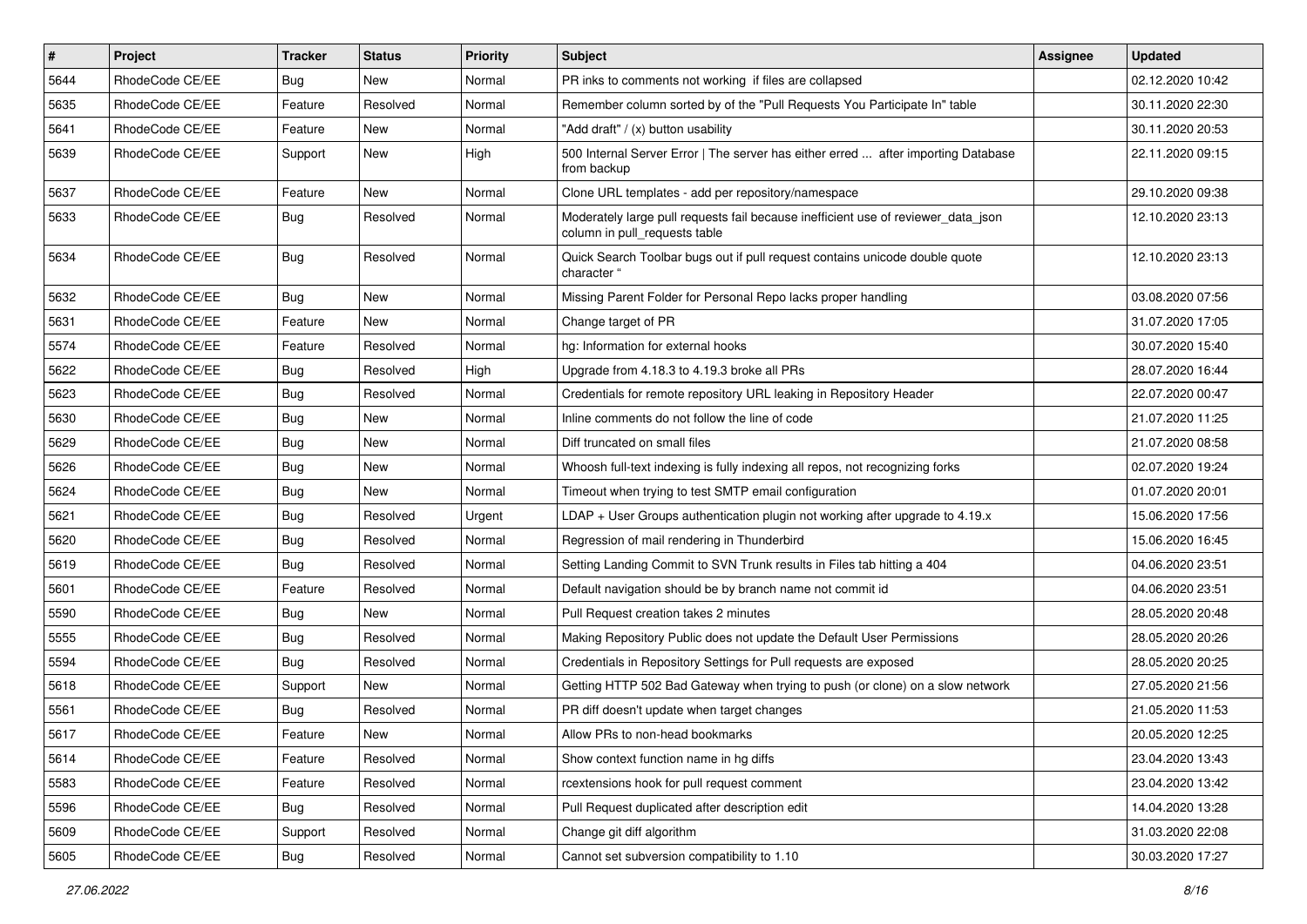| $\vert$ # | Project         | Tracker    | <b>Status</b> | <b>Priority</b> | Subject                                                                                                           | Assignee | <b>Updated</b>   |
|-----------|-----------------|------------|---------------|-----------------|-------------------------------------------------------------------------------------------------------------------|----------|------------------|
| 5603      | RhodeCode CE/EE | Feature    | Resolved      | Normal          | Code search - highlight matching search terms                                                                     |          | 30.03.2020 11:16 |
| 5585      | RhodeCode CE/EE | Feature    | Resolved      | Normal          | Minimize downtime on rccontrol upgrade                                                                            |          | 27.03.2020 09:45 |
| 5595      | RhodeCode CE/EE | Feature    | New           | Normal          | Group code review mail notification                                                                               |          | 03.03.2020 10:17 |
| 3981      | RhodeCode CE/EE | Feature    | Resolved      | Normal          | Add cloud hosting like Gitlab, GitHub                                                                             |          | 02.03.2020 09:14 |
| 5593      | RhodeCode CE/EE | Support    | New           | Normal          | <b>SSH</b> connections                                                                                            |          | 17.02.2020 16:18 |
| 5586      | RhodeCode CE/EE | Feature    | New           | Normal          | @mention should be a link                                                                                         |          | 29.01.2020 11:46 |
| 5588      | RhodeCode CE/EE | <b>Bug</b> | New           | Normal          | wrong rendering of issue tracker pattern                                                                          |          | 29.01.2020 11:24 |
| 5584      | RhodeCode CE/EE | Feature    | New           | Normal          | "update pull request link" message on vcs client                                                                  |          | 23.01.2020 10:32 |
| 5229      | RhodeCode CE/EE | Task       | Resolved      | Normal          | add support for https://clipboardjs.com/                                                                          |          | 21.01.2020 02:19 |
| 5469      | RhodeCode CE/EE | Feature    | Resolved      | Normal          | elastisearch > 2.x not supported?                                                                                 |          | 21.01.2020 02:19 |
| 5518      | RhodeCode CE/EE | <b>Bug</b> | Resolved      | Normal          | Zero-sized files in /rhodecode/config/rcextensions/examples                                                       |          | 21.01.2020 02:18 |
| 5272      | RhodeCode CE/EE | Feature    | Resolved      | Normal          | Pull Request checklist                                                                                            |          | 21.01.2020 02:09 |
| 5554      | RhodeCode CE/EE | Support    | Resolved      | Normal          | How to increase number of commits shown in pagination on dashboard and<br>changelog                               |          | 21.01.2020 02:08 |
| 5569      | RhodeCode CE/EE | <b>Bug</b> | Resolved      | Normal          | SshWrapper error                                                                                                  |          | 21.01.2020 02:02 |
| 5575      | RhodeCode CE/EE | <b>Bug</b> | Resolved      | Low             | Filtering username containing '-' does not work in Admin audit log panel                                          |          | 20.01.2020 10:04 |
| 5567      | RhodeCode CE/EE | <b>Bug</b> | Resolved      | High            | Error after PR was updated                                                                                        |          | 20.01.2020 10:04 |
| 5573      | RhodeCode CE/EE | <b>Bug</b> | Resolved      | Normal          | Wrong notification Base Url for Email-Integrations                                                                |          | 16.01.2020 08:53 |
| 5556      | RhodeCode CE/EE | <b>Bug</b> | New           | Normal          | After upgrade RhodeCode Enterprise, pull request via API adds repo owner as<br>default reviewer                   |          | 01.01.2020 13:09 |
| 5200      | RhodeCode CE/EE | Task       | <b>New</b>    | Normal          | investigate search improvements                                                                                   |          | 16.12.2019 16:04 |
| 5541      | RhodeCode CE/EE | Support    | New           | Normal          | <b>SVN Settings: Repository Patterns</b>                                                                          |          | 16.12.2019 15:35 |
| 5557      | RhodeCode CE/EE | Bug        | Resolved      | Normal          | Consider removing slashes from the RSS feed names                                                                 |          | 31.10.2019 19:54 |
| 5571      | RhodeCode CE/EE | <b>Bug</b> | Resolved      | Normal          | redmine does not work with firefox any more                                                                       |          | 25.10.2019 12:38 |
| 5570      | RhodeCode CE/EE | <b>Bug</b> | New           | Normal          | Remap repositories always fail in RhodeCode community                                                             |          | 04.10.2019 14:50 |
| 5507      | RhodeCode CE/EE | <b>Bug</b> | Resolved      | Normal          | Markdown rendering needs improvement                                                                              |          | 15.08.2019 15:40 |
| 5558      | RhodeCode CE/EE | <b>Bug</b> | Resolved      | Low             | Commit compare window covers text                                                                                 |          | 08.07.2019 18:12 |
| 5399      | RhodeCode CE/EE | <b>Bug</b> | In Progress   | High            | Issues with Git LFS integration                                                                                   |          | 07.07.2019 22:21 |
| 5513      | RhodeCode CE/EE | Bug        | Resolved      | High            | Gist: GitHub flavoured markdown gist creation fails                                                               |          | 07.07.2019 22:21 |
| 5559      | RhodeCode CE/EE | Bug        | New           | Normal          | Timezone handling issue on repos list                                                                             |          | 07.07.2019 22:19 |
| 5552      | RhodeCode CE/EE | Feature    | New           | High            | PR dependency across repos                                                                                        |          | 22.06.2019 01:15 |
| 5550      | RhodeCode CE/EE | <b>Bug</b> | New           | Normal          | 500 Internal Server Error   The server has either erred or is incapable of performing<br>the requested operation. |          | 18.04.2019 17:12 |
| 5395      | RhodeCode CE/EE | Support    | Resolved      | Normal          | Svn protocols and performance                                                                                     |          | 04.04.2019 18:08 |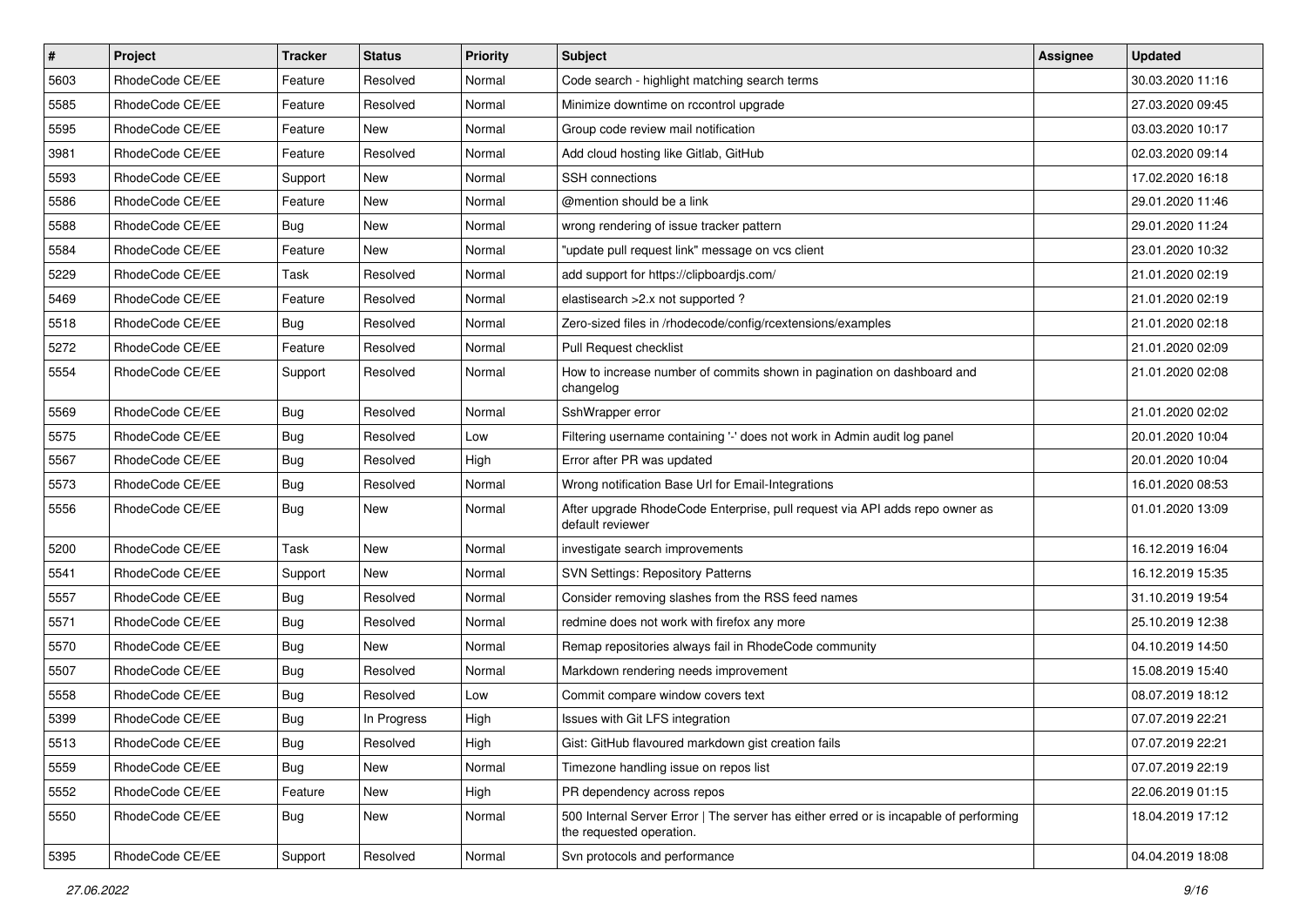| $\vert$ # | Project         | <b>Tracker</b> | <b>Status</b> | <b>Priority</b> | <b>Subject</b>                                                                                                                    | <b>Assignee</b> | <b>Updated</b>   |
|-----------|-----------------|----------------|---------------|-----------------|-----------------------------------------------------------------------------------------------------------------------------------|-----------------|------------------|
| 5494      | RhodeCode CE/EE | <b>Bug</b>     | <b>New</b>    | Normal          | rccontrol's python package management causes slow VCS SSH                                                                         |                 | 02.04.2019 11:56 |
| 5546      | RhodeCode CE/EE | Support        | Resolved      | Normal          | experiments with mercurial 4.9                                                                                                    |                 | 26.03.2019 09:23 |
| 5547      | RhodeCode CE/EE | Bug            | New           | Normal          | UI not consistent between Firefox and Chrome                                                                                      |                 | 01.03.2019 23:35 |
| 5536      | RhodeCode CE/EE | Feature        | Resolved      | Low             | Ability to disable server-side SSH key generation                                                                                 |                 | 28.02.2019 13:52 |
| 5537      | RhodeCode CE/EE | Task           | Resolved      | Normal          | Add owner to create pull request API                                                                                              |                 | 28.02.2019 13:52 |
| 5528      | RhodeCode CE/EE | <b>Bug</b>     | Resolved      | High            | Empty Unicode file causes the PR to return HTTP 500                                                                               |                 | 28.02.2019 13:52 |
| 5490      | RhodeCode CE/EE | Bug            | Resolved      | Normal          | Changes to repo group permissions via API are not audit logged                                                                    |                 | 28.02.2019 13:52 |
| 5520      | RhodeCode CE/EE | Feature        | Resolved      | Normal          | Show the head commits shas when the merge is prevented due to multiple heads                                                      |                 | 28.02.2019 13:52 |
| 5522      | RhodeCode CE/EE | Bug            | Resolved      | Low             | vcsserver fails when url contains extra "/"                                                                                       |                 | 28.02.2019 13:52 |
| 5521      | RhodeCode CE/EE | Bug            | Resolved      | Normal          | Proxing SVN http requests does not work when using prefix for rhodecode.                                                          |                 | 28.02.2019 13:52 |
| 5515      | RhodeCode CE/EE | <b>Bug</b>     | Resolved      | Normal          | PR default reviewer is incorrect                                                                                                  |                 | 28.02.2019 13:52 |
| 5545      | RhodeCode CE/EE | Bug            | New           | Normal          | Merge commit to contain the username/reponame of the origin                                                                       |                 | 28.02.2019 13:46 |
| 5544      | RhodeCode CE/EE | Support        | Resolved      | Normal          | Use of authentication token with LDAP account results in account lockout when max<br>bad password attempts are configured in LDAP |                 | 27.02.2019 10:09 |
| 5543      | RhodeCode CE/EE | Feature        | New           | Normal          | Repo API should have equivalent get repo audit logs() to User API call<br>get_user_audit_logs()                                   |                 | 26.02.2019 12:22 |
| 5540      | RhodeCode CE/EE | <b>Bug</b>     | <b>New</b>    | Normal          | Rhode Code 4.15.2 VCS Caching(?) behaviour                                                                                        |                 | 25.02.2019 17:01 |
| 5538      | RhodeCode CE/EE | <b>Bug</b>     | New           | Normal          | internal server error (UnicodeDecodeError) during rhodecode-index request                                                         |                 | 20.02.2019 14:43 |
| 5530      | RhodeCode CE/EE | Bug            | Resolved      | Normal          | Email integration has incorrect url                                                                                               |                 | 09.02.2019 10:33 |
| 5527      | RhodeCode CE/EE | Support        | New           | Normal          | API: expose human readable failure reason                                                                                         |                 | 30.01.2019 17:43 |
| 5524      | RhodeCode CE/EE | Bug            | <b>New</b>    | High            | Cannot log into RhodeCode anymore                                                                                                 |                 | 15.01.2019 17:08 |
| 5519      | RhodeCode CE/EE | Bug            | <b>New</b>    | High            | User unable to fork the repo despite setting Repository Forking to Disabled                                                       |                 | 11.12.2018 22:21 |
| 5517      | RhodeCode CE/EE | <b>Bug</b>     | Resolved      | Urgent          | Problem with upgrading to Community-4.15                                                                                          |                 | 11.12.2018 06:32 |
| 5505      | RhodeCode CE/EE | Bug            | Resolved      | Normal          | Notification emails from RhodeCode is garbled in Outlook 2016 web client                                                          |                 | 07.12.2018 09:49 |
| 5502      | RhodeCode CE/EE | <b>Bug</b>     | Resolved      | High            | 500 error when using multiple custom branch permissions                                                                           |                 | 07.12.2018 09:49 |
| 5509      | RhodeCode CE/EE | Bug            | New           | Normal          | Remove `limportant attributes` from UI elements                                                                                   |                 | 07.12.2018 07:40 |
| 5511      | RhodeCode CE/EE | Feature        | <b>New</b>    | Normal          | New feature to synchronize the fork with the remote repo from the summary page                                                    |                 | 13.11.2018 01:23 |
| 5512      | RhodeCode CE/EE | <b>Bug</b>     | New           | Normal          | Show commit phase in summary view                                                                                                 |                 | 09.11.2018 21:37 |
| 5503      | RhodeCode CE/EE | Support        | <b>New</b>    | Normal          | failed to upgrade to 4.13.3                                                                                                       |                 | 06.11.2018 18:28 |
| 5482      | RhodeCode CE/EE | <b>Bug</b>     | Resolved      | Normal          | Changing a repo's 'Remote pull uri' in its Settings fails with 'No repo type specified'                                           |                 | 31.10.2018 08:37 |
| 5297      | RhodeCode CE/EE | <b>Bug</b>     | Resolved      | Normal          | Locale fails on a SuSE system                                                                                                     |                 | 31.10.2018 08:36 |
| 5304      | RhodeCode CE/EE | Bug            | Resolved      | Normal          | Email template not correct                                                                                                        |                 | 31.10.2018 08:36 |
| 5506      | RhodeCode CE/EE | Bug            | New           | Normal          | Web UI fonts are not looking good and is difficult to read for people with low vision                                             |                 | 26.10.2018 09:38 |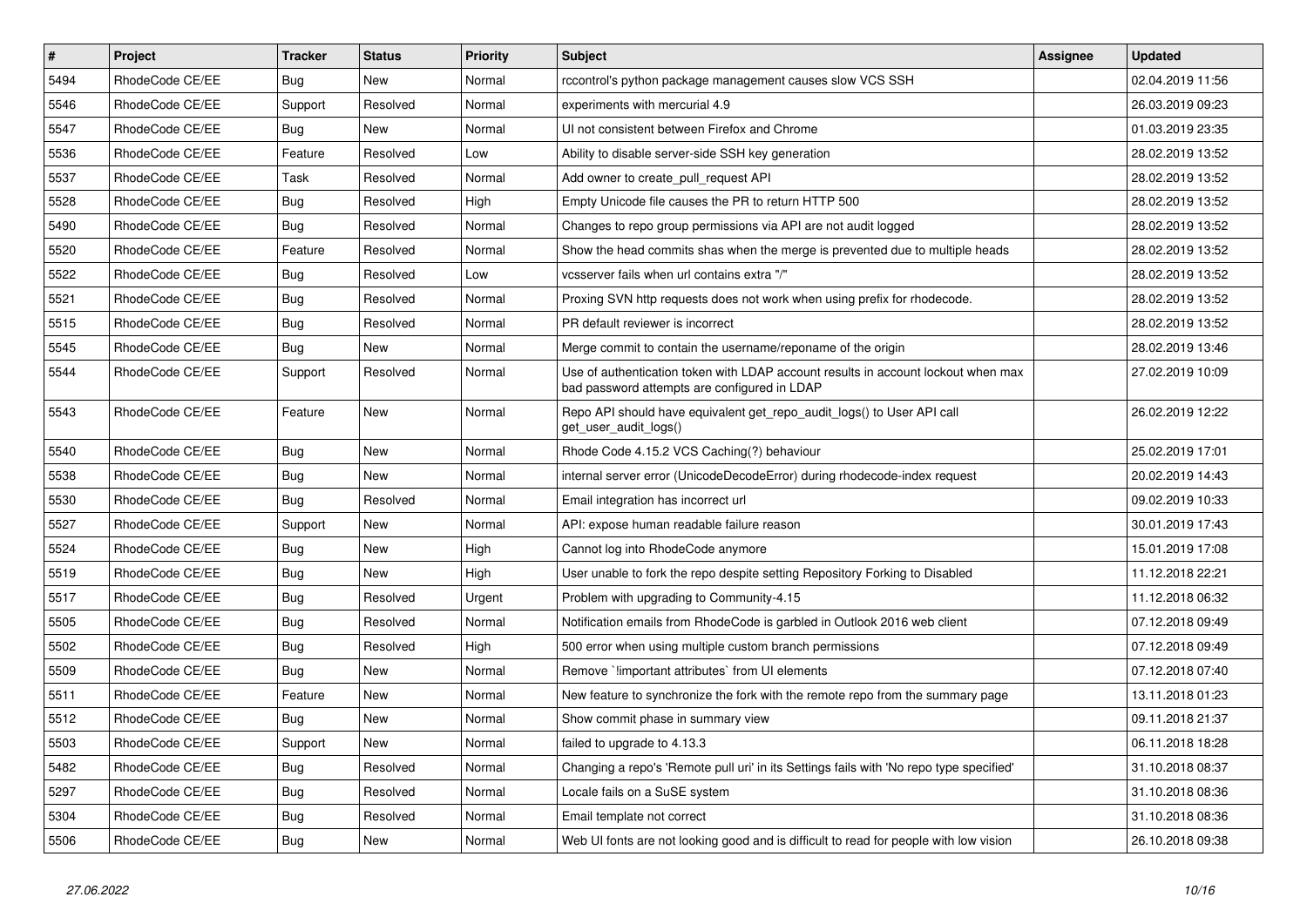| $\vert$ # | Project         | Tracker    | <b>Status</b> | <b>Priority</b> | Subject                                                                                                    | Assignee | <b>Updated</b>   |
|-----------|-----------------|------------|---------------|-----------------|------------------------------------------------------------------------------------------------------------|----------|------------------|
| 5504      | RhodeCode CE/EE | Feature    | New           | Normal          | Buttons to copy commit hash and to expand the commit message in the repo<br>summary view                   |          | 26.10.2018 00:59 |
| 5500      | RhodeCode CE/EE | Bug        | New           | Normal          | How to enable/set "RC_SKIP_HOOKS" to disable svn hooks?                                                    |          | 02.10.2018 07:45 |
| 5499      | RhodeCode CE/EE | Support    | New           | Normal          | ERROR [celery.worker.consumer.consumer] consumer: Cannot connect                                           |          | 11.09.2018 08:39 |
| 5495      | RhodeCode CE/EE | Support    | New           | Normal          | Idap to crowd users_groups sync source                                                                     |          | 10.09.2018 22:09 |
| 5497      | RhodeCode CE/EE | Support    | New           | Normal          | hg push hangs                                                                                              |          | 30.08.2018 22:15 |
| 4044      | RhodeCode CE/EE | Feature    | Resolved      | Normal          | <b>Branch permissions</b>                                                                                  |          | 30.08.2018 09:48 |
| 5468      | RhodeCode CE/EE | Support    | New           | Normal          | Check logic for updating last commit for repository groups                                                 |          | 30.08.2018 09:47 |
| 5491      | RhodeCode CE/EE | Support    | New           | Urgent          | Upgrade RhodeCode Community + VCSSERVER from 4.10.4 to 4.12.4, pull request<br>stop working with reviewers |          | 30.08.2018 09:47 |
| 5461      | RhodeCode CE/EE | Bug        | Resolved      | Normal          | Changes to user group permissions via API are not audit logged                                             |          | 30.08.2018 09:47 |
| 5496      | RhodeCode CE/EE | Support    | New           | Normal          | database migration 4.11.6 mysql to 4.12.4 postgres                                                         |          | 27.08.2018 21:17 |
| 5492      | RhodeCode CE/EE | <b>Bug</b> | New           | Normal          | VCSServer + SVN 1.10                                                                                       |          | 26.07.2018 15:01 |
| 5489      | RhodeCode CE/EE | <b>Bug</b> | Resolved      | High            | grant_user_permission_to_repo_group API call fails to set permissions on child<br>repos                    |          | 11.07.2018 09:57 |
| 5462      | RhodeCode CE/EE | Bug        | New           | Normal          | create repo api fails with celery enabled                                                                  |          | 10.07.2018 17:49 |
| 5484      | RhodeCode CE/EE | Support    | New           | Normal          | Setting up ssh, remote hg not found                                                                        |          | 06.07.2018 23:41 |
| 5460      | RhodeCode CE/EE | Bug        | New           | Low             | Repo creation stuck when remote clone returns partial http code 500                                        |          | 06.07.2018 19:14 |
| 5187      | RhodeCode CE/EE | Feature    | Resolved      | Normal          | changelog dynamic loading of commits                                                                       |          | 12.06.2018 12:31 |
| 4089      | RhodeCode CE/EE | <b>Bug</b> | Resolved      | Normal          | svn repository does not exist                                                                              |          | 12.06.2018 12:29 |
| 5475      | RhodeCode CE/EE | <b>Bug</b> | New           | Normal          | Unable to locate user in OpenLDAP directory via Idaps                                                      |          | 08.06.2018 20:06 |
| 5471      | RhodeCode CE/EE | <b>Bug</b> | New           | Normal          | Webhook integration failing: need more than 3 values to unpack                                             |          | 01.06.2018 02:26 |
| 5444      | RhodeCode CE/EE | Bug        | Resolved      | Normal          | Error while creating a pull request on a Mercurial repository                                              |          | 17.04.2018 22:29 |
| 3364      | RhodeCode CE/EE | Support    | New           | High            | Allow Specifying the Commit Message for Pull Request Merges                                                |          | 17.04.2018 21:51 |
| 5391      | RhodeCode CE/EE | Task       | Resolved      | High            | Secure Email change                                                                                        |          | 17.04.2018 21:50 |
| 4290      | RhodeCode CE/EE | Task       | New           | Normal          | Allow to transplant the review status to merged commits                                                    |          | 17.04.2018 21:50 |
| 4109      | RhodeCode CE/EE | <b>Bug</b> | New           | Normal          | [files] The "switch to commit" widget is broken after using browser back button                            |          | 17.04.2018 21:50 |
| 4045      | RhodeCode CE/EE | Task       | New           | Normal          | File permissions                                                                                           |          | 17.04.2018 21:49 |
| 5457      | RhodeCode CE/EE | Bug        | Resolved      | Normal          | Internal server error on full-text search settings page with Elasticsearch                                 |          | 16.04.2018 09:08 |
| 5414      | RhodeCode CE/EE | <b>Bug</b> | New           | High            | When Opening New Pull Request, Target Revision Default Is Undesireable                                     |          | 11.04.2018 23:20 |
| 5371      | RhodeCode CE/EE | Bug        | New           | Normal          | Comment times in Pull Requests are off by 1 day                                                            |          | 10.04.2018 15:11 |
| 5412      | RhodeCode CE/EE | <b>Bug</b> | Resolved      | Normal          | Webhook for "pullrequest commented" event returns incomplete data                                          |          | 27.02.2018 18:00 |
| 2844      | RhodeCode CE/EE | Task       | New           | Normal          | Update Bcrypt to a maintained version                                                                      |          | 17.02.2018 20:37 |
| 5436      | RhodeCode CE/EE | Bug        | Resolved      | High            | Unable To Open Pull Request in 4.11.2                                                                      |          | 14.02.2018 11:14 |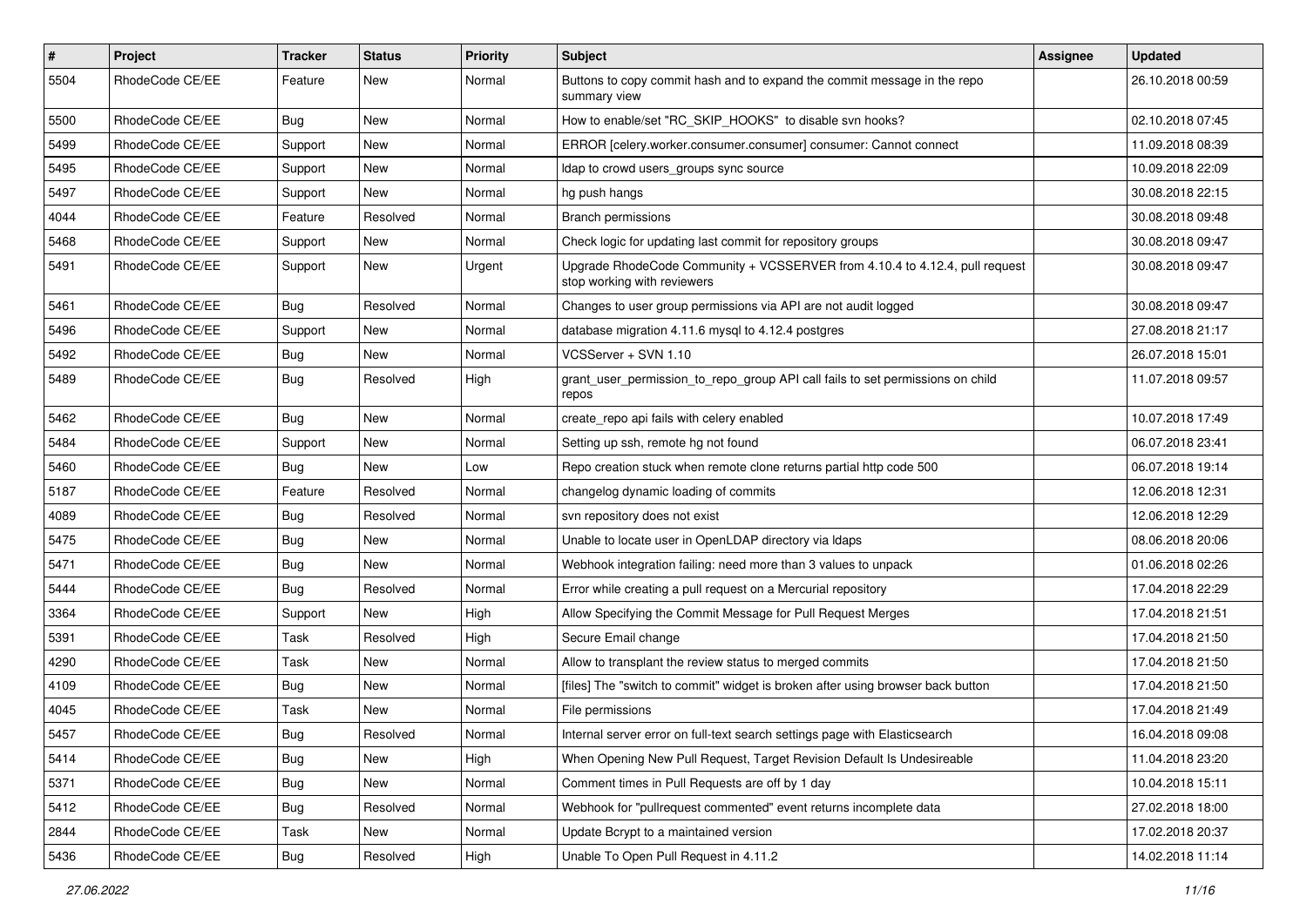| $\vert$ # | <b>Project</b>  | <b>Tracker</b> | <b>Status</b> | <b>Priority</b> | <b>Subject</b>                                                                                                                                                                       | Assignee | <b>Updated</b>   |
|-----------|-----------------|----------------|---------------|-----------------|--------------------------------------------------------------------------------------------------------------------------------------------------------------------------------------|----------|------------------|
| 5433      | RhodeCode CE/EE | <b>Bug</b>     | Resolved      | High            | RhodeCode Community 4.11 doesn't handle HG largefiles extension                                                                                                                      |          | 01.02.2018 20:08 |
| 5410      | RhodeCode CE/EE | <b>Bug</b>     | New           | Normal          | After converting to CE, we get the following error when trying to view some repos in<br>the UI: "UnicodeDecodeError: 'ascii' codec can't decode byte" (full error in<br>Description) |          | 25.01.2018 20:45 |
| 5202      | RhodeCode CE/EE | Task           | Resolved      | Normal          | run git gc and git repack on GIT repos when we have a scheduler via celery in<br>pyramid                                                                                             |          | 04.12.2017 20:49 |
| 5406      | RhodeCode CE/EE | Bug            | New           | Normal          | <b>Installer Fails</b>                                                                                                                                                               |          | 01.12.2017 11:52 |
| 5405      | RhodeCode CE/EE | Bug            | <b>New</b>    | Normal          | Add repository from UI leads to HTTP/404                                                                                                                                             |          | 28.11.2017 11:39 |
| 5404      | RhodeCode CE/EE | Task           | <b>New</b>    | Normal          | Add an option to detach review rules when deleting an user                                                                                                                           |          | 22.11.2017 11:23 |
| 4169      | RhodeCode CE/EE | Task           | Resolved      | Normal          | re-architecture celery support                                                                                                                                                       |          | 17.11.2017 19:21 |
| 5400      | RhodeCode CE/EE | Task           | New           | Normal          | User group - subgroup support                                                                                                                                                        |          | 06.11.2017 22:00 |
| 5316      | RhodeCode CE/EE | Feature        | In Progress   | Normal          | UI should provide checkout URL for a SVN path                                                                                                                                        |          | 06.11.2017 21:59 |
| 5396      | RhodeCode CE/EE | Feature        | Resolved      | Normal          | Merge state with shadow repo should be created during pull request                                                                                                                   |          | 12.10.2017 21:57 |
| 5394      | RhodeCode CE/EE | Support        | New           | Normal          | SVN to Git / Mercurial Migration                                                                                                                                                     |          | 03.10.2017 09:29 |
| 5289      | RhodeCode CE/EE | Feature        | <b>New</b>    | High            | Ability to Upload/Replace a file using the UI                                                                                                                                        |          | 22.09.2017 10:29 |
| 4051      | RhodeCode CE/EE | Task           | New           | Normal          | [ux, renderering] Consistent formatting on text fields.                                                                                                                              |          | 22.09.2017 10:27 |
| 1457      | RhodeCode CE/EE | Feature        | <b>New</b>    | Normal          | add allow permissions inheritance on repo groups                                                                                                                                     |          | 22.09.2017 10:27 |
| 4299      | RhodeCode CE/EE | Task           | <b>New</b>    | Normal          | TEMPLATE repo groups                                                                                                                                                                 |          | 22.09.2017 10:26 |
| 5203      | RhodeCode CE/EE | Task           | Resolved      | Normal          | optimise large repos speed                                                                                                                                                           |          | 08.09.2017 16:10 |
| 5380      | RhodeCode CE/EE | Bug            | Resolved      | Normal          | repo commits pageintion error                                                                                                                                                        |          | 06.09.2017 19:16 |
| 5381      | RhodeCode CE/EE | Bug            | Resolved      | Normal          | Email integration changeset links invalid                                                                                                                                            |          | 06.09.2017 12:29 |
| 5379      | RhodeCode CE/EE | <b>Bug</b>     | Resolved      | Normal          | Journal RSS feed errors                                                                                                                                                              |          | 01.09.2017 16:40 |
| 5343      | RhodeCode CE/EE | <b>Task</b>    | Resolved      | Normal          | SSH key management and SSH support                                                                                                                                                   |          | 18.08.2017 23:50 |
| 5376      | RhodeCode CE/EE | Bug            | Resolved      | Normal          | error: pretxnchangegroup.acl hook failed: acl: user "" denied on branch "default"                                                                                                    |          | 16.08.2017 19:45 |
| 5375      | RhodeCode CE/EE | Support        | Resolved      | Normal          | How do I configure "Go to" to just search repository names?                                                                                                                          |          | 16.08.2017 18:00 |
| 5337      | RhodeCode CE/EE | Bug            | Resolved      | Normal          | Possible memory leak after few Git Pull Requests                                                                                                                                     |          | 08.08.2017 13:08 |
| 4312      | RhodeCode CE/EE | Task           | New           | Normal          | Storage location changes                                                                                                                                                             |          | 11.07.2017 13:31 |
| 5269      | RhodeCode CE/EE | Support        | New           | Normal          | Upgrade from RC EE 3.7.1 to RC EE 4.x                                                                                                                                                |          | 29.06.2017 19:36 |
| 5321      | RhodeCode CE/EE | Feature        | Resolved      | Normal          | Audit logs                                                                                                                                                                           |          | 21.06.2017 12:49 |
| 4207      | RhodeCode CE/EE | Feature        | Resolved      | Normal          | Support for obsolescence markers in changelog UI                                                                                                                                     |          | 19.05.2017 16:14 |
| 5225      | RhodeCode CE/EE | Task           | Resolved      | Normal          | add tag of author/contribitor to comments                                                                                                                                            |          | 11.05.2017 11:10 |
| 5265      | RhodeCode CE/EE | Task           | Resolved      | Normal          | Enable phases support                                                                                                                                                                |          | 11.05.2017 11:10 |
| 5278      | RhodeCode CE/EE | Feature        | New           | Normal          | Require support for git repositories of the form git://                                                                                                                              |          | 13.04.2017 15:20 |
| 5277      | RhodeCode CE/EE | <b>Bug</b>     | Resolved      | Normal          | table id=user list table - Ajax error                                                                                                                                                |          | 13.04.2017 01:04 |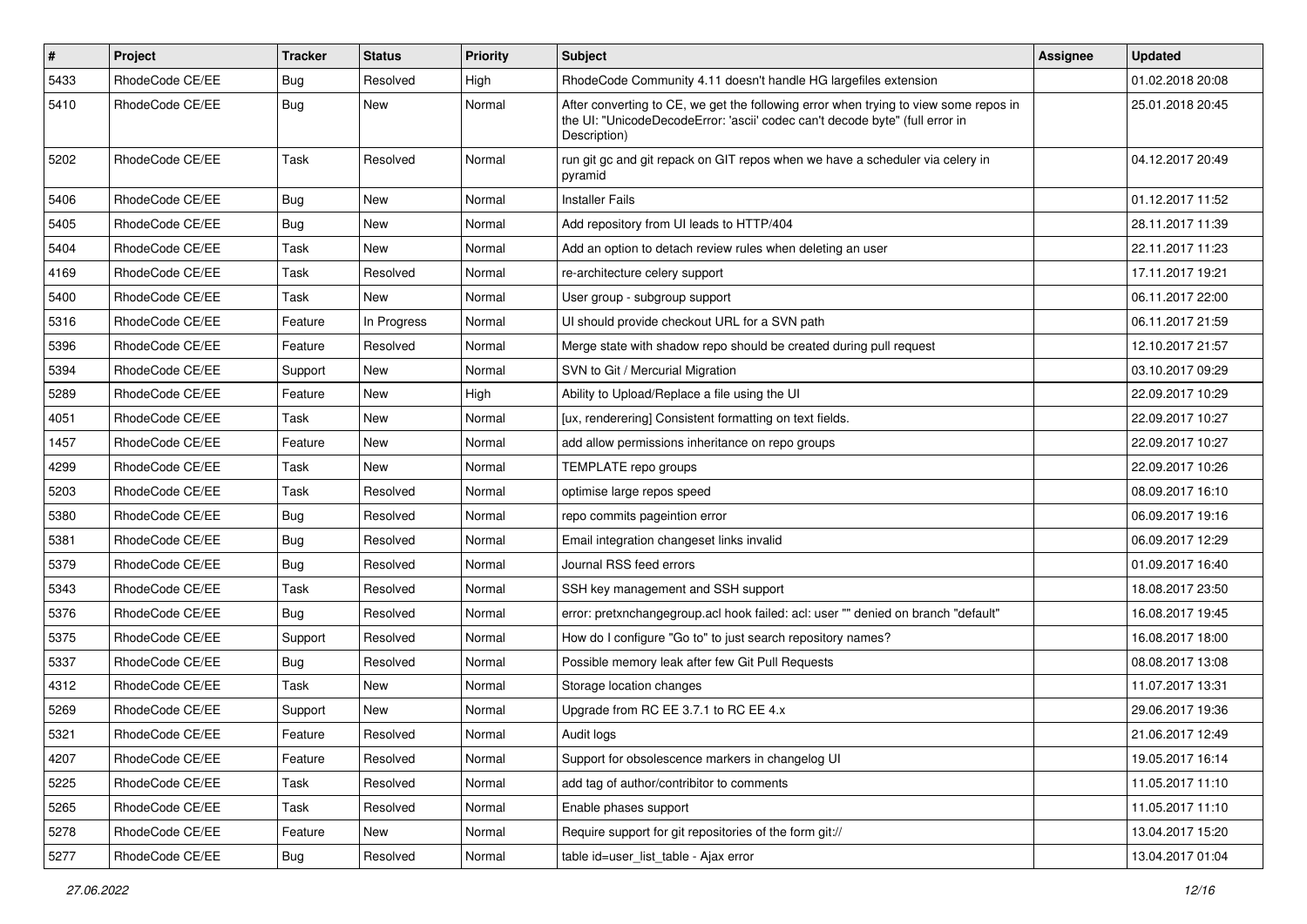| $\sharp$ | Project         | <b>Tracker</b> | <b>Status</b> | Priority | <b>Subject</b>                                                                  | <b>Assignee</b> | <b>Updated</b>   |
|----------|-----------------|----------------|---------------|----------|---------------------------------------------------------------------------------|-----------------|------------------|
| 5259     | RhodeCode CE/EE | Bug            | Resolved      | Normal   | user-journal storage changes                                                    |                 | 12.04.2017 00:04 |
| 5273     | RhodeCode CE/EE | Feature        | <b>New</b>    | Normal   | Comment status                                                                  |                 | 07.04.2017 13:10 |
| 5271     | RhodeCode CE/EE | Feature        | New           | Normal   | Private comments                                                                |                 | 07.04.2017 12:01 |
| 5266     | RhodeCode CE/EE | Bug            | Resolved      | Normal   | Validate if changes in target branches get's propagated on Pull request updates |                 | 05.04.2017 18:10 |
| 5255     | RhodeCode CE/EE | Support        | New           | Normal   | I can't access issues created by me from mail                                   |                 | 04.04.2017 11:28 |
| 4306     | RhodeCode CE/EE | Bug            | Resolved      | Normal   | Issue to push file with character # on a SVN                                    |                 | 03.04.2017 16:44 |
| 2817     | RhodeCode CE/EE | Feature        | Resolved      | Normal   | Make largefiles downloadable from the interface                                 |                 | 27.03.2017 14:04 |
| 4235     | RhodeCode CE/EE | Task           | Resolved      | High     | Support GIT LFS server                                                          |                 | 23.03.2017 17:24 |
| 5256     | RhodeCode CE/EE | Feature        | <b>New</b>    | Normal   | Last repository access time.                                                    |                 | 23.03.2017 16:34 |
| 5235     | RhodeCode CE/EE | <b>Task</b>    | Resolved      | Normal   | relative image support                                                          |                 | 10.03.2017 23:37 |
| 5227     | RhodeCode CE/EE | Bug            | <b>New</b>    | Normal   | 400 during a svn checkout, file with special chars                              |                 | 23.02.2017 17:43 |
| 5221     | RhodeCode CE/EE | Task           | Resolved      | Normal   | Missing comment type in emails                                                  |                 | 19.02.2017 21:46 |
| 5218     | RhodeCode CE/EE | Bug            | New           | Normal   | 500 when forking repository, when using special chars in password.              |                 | 19.02.2017 21:46 |
| 5213     | RhodeCode CE/EE | Bug            | Resolved      | Normal   | Fixing Apache Proxy timeout issues                                              |                 | 14.02.2017 09:44 |
| 4274     | RhodeCode CE/EE | Bug            | Resolved      | Normal   | 500 error when push big objects                                                 |                 | 13.02.2017 19:53 |
| 5210     | RhodeCode CE/EE | Bug            | Resolved      | Normal   | webook problems                                                                 |                 | 13.02.2017 19:43 |
| 5207     | RhodeCode CE/EE | Task           | Resolved      | Low      | Release 4.6.1                                                                   |                 | 13.02.2017 18:04 |
| 5201     | RhodeCode CE/EE | <b>Task</b>    | Resolved      | Normal   | API: implement describe-methods                                                 |                 | 13.02.2017 15:57 |
| 5198     | RhodeCode CE/EE | Task           | Resolved      | Normal   | remove pyro4 from enterprise                                                    |                 | 07.02.2017 19:28 |
| 1404     | RhodeCode CE/EE | Bug            | Resolved      | Normal   | clone of really huge git repo (4gb) causes pyro to explode                      |                 | 07.02.2017 14:52 |
| 5184     | RhodeCode CE/EE | Task           | Resolved      | Normal   | bump pyramid to 1.7.X                                                           |                 | 06.02.2017 21:50 |
| 5164     | RhodeCode CE/EE | Bug            | Resolved      | Normal   | non-web calls are leaking session objects                                       |                 | 13.01.2017 01:30 |
| 4678     | RhodeCode CE/EE | Task           | Resolved      | Normal   | Release 4.5.2                                                                   |                 | 19.12.2016 17:32 |
| 4677     | RhodeCode CE/EE | Support        | Resolved      | High     | API get_repo_refs not working?                                                  |                 | 19.12.2016 11:46 |
| 4676     | RhodeCode CE/EE | Bug            | Resolved      | Normal   | Some admin passwords can make installation fail                                 |                 | 16.12.2016 16:16 |
| 4675     | RhodeCode CE/EE | <b>Bug</b>     | Resolved      | Normal   | Disk free inodes are displayed incorrectly                                      |                 | 13.12.2016 22:41 |
| 4283     | RhodeCode CE/EE | Task           | Resolved      | Normal   | bump whoosh to 2.7.4 release                                                    |                 | 13.12.2016 21:08 |
| 4666     | RhodeCode CE/EE | Task           | Resolved      | Normal   | Bump git and mercurial to latest versions                                       |                 | 02.12.2016 19:01 |
| 4669     | RhodeCode CE/EE | Task           | New           | Normal   | disable pytest sugar on nix-build                                               |                 | 01.12.2016 12:52 |
| 4304     | RhodeCode CE/EE | Bug            | Resolved      | High     | Search: Internal Server Error                                                   |                 | 26.11.2016 16:26 |
| 4305     | RhodeCode CE/EE | Task           | Resolved      | Normal   | Meta-tagging could be excluded from limit                                       |                 | 09.11.2016 19:27 |
| 4303     | RhodeCode CE/EE | Support        | New           | Normal   | rhodecode instance                                                              |                 | 08.11.2016 16:32 |
| 4003     | RhodeCode CE/EE | Task           | Resolved      | Normal   | User personal repository groups improvements                                    |                 | 07.11.2016 16:12 |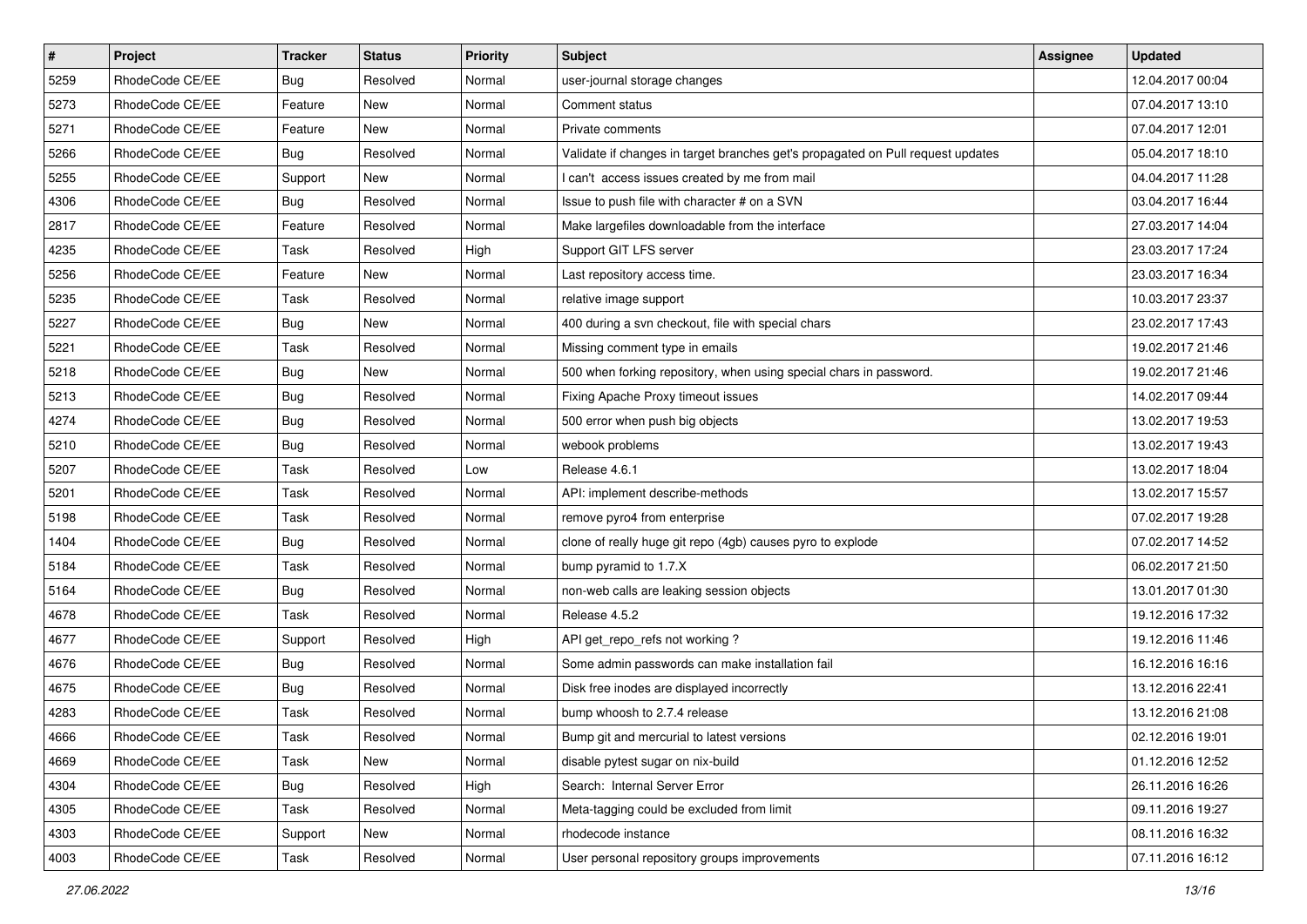| $\overline{\boldsymbol{H}}$ | Project         | <b>Tracker</b> | <b>Status</b> | Priority | <b>Subject</b>                                                                                                     | <b>Assignee</b> | <b>Updated</b>   |
|-----------------------------|-----------------|----------------|---------------|----------|--------------------------------------------------------------------------------------------------------------------|-----------------|------------------|
| 4301                        | RhodeCode CE/EE | Feature        | New           | Normal   | [API] toggle force password reset in api for Idap users                                                            |                 | 28.10.2016 15:43 |
| 4285                        | RhodeCode CE/EE | Bug            | <b>New</b>    | Normal   | Intermittent error while trying to create or fork a repository                                                     |                 | 17.10.2016 22:42 |
| 4266                        | RhodeCode CE/EE | Bug            | Resolved      | Normal   | Error 500 on integrations page after setting up Webhook                                                            |                 | 17.10.2016 15:35 |
| 4108                        | RhodeCode CE/EE | Task           | Resolved      | Normal   | Release 4.2.2                                                                                                      |                 | 14.10.2016 13:08 |
| 4272                        | RhodeCode CE/EE | Feature        | <b>New</b>    | Normal   | Better SPAM protection                                                                                             |                 | 12.10.2016 11:14 |
| 4252                        | RhodeCode CE/EE | Support        | New           | Normal   | Backup & Recovery                                                                                                  |                 | 07.10.2016 19:47 |
| 4255                        | RhodeCode CE/EE | Bug            | New           | Normal   | [translation, i18n] translation not being applied to integrations pages                                            |                 | 30.09.2016 15:56 |
| 4206                        | RhodeCode CE/EE | Bug            | Resolved      | High     | Error creating SVN groups                                                                                          |                 | 15.09.2016 13:24 |
| 4227                        | RhodeCode CE/EE | Support        | Resolved      | Normal   | VBScript files detected as text/plain - no syntax highlighting                                                     |                 | 14.09.2016 22:38 |
| 4226                        | RhodeCode CE/EE | Feature        | <b>New</b>    | Normal   | [settings, system info] add VCS and Channelstream status to System Info                                            |                 | 14.09.2016 16:45 |
| 4192                        | RhodeCode CE/EE | Feature        | Resolved      | Normal   | [ce, ee] slack/hipchat integrations group commits by branch pushed                                                 |                 | 09.09.2016 19:01 |
| 4151                        | RhodeCode CE/EE | Task           | Resolved      | Normal   | [packaging] Subversion to current 1.9.X                                                                            |                 | 09.09.2016 10:18 |
| 4222                        | RhodeCode CE/EE | Feature        | New           | Normal   | Configurable detection of READMEs                                                                                  |                 | 09.09.2016 10:05 |
| 4216                        | RhodeCode CE/EE | Task           | New           | Normal   | [ux, renderers] implement consistent rendering for text fields                                                     |                 | 06.09.2016 11:46 |
| 4166                        | RhodeCode CE/EE | Bug            | Resolved      | Urgent   | [ce] Rhodecode crashing after MySQL error                                                                          |                 | 23.08.2016 23:35 |
| 4140                        | RhodeCode CE/EE | Task           | Resolved      | Normal   | Check middleware chain status, and Verify that special middleware is catching<br>exceptions correctly              |                 | 23.08.2016 12:13 |
| 4191                        | RhodeCode CE/EE | Feature        | <b>New</b>    | Normal   | Add custom Image logo option to header                                                                             |                 | 22.08.2016 14:49 |
| 4189                        | RhodeCode CE/EE | <b>Bug</b>     | New           | Normal   | [tests, git] count of commit ids is different for git than hg when comparing remote                                |                 | 22.08.2016 12:34 |
| 4190                        | RhodeCode CE/EE | Bug            | New           | Normal   | [tests] fix or remove rst xss inline test                                                                          |                 | 22.08.2016 12:15 |
| 4188                        | RhodeCode CE/EE | Bug            | <b>New</b>    | Normal   | [tests, svn] changeset tests produce different results for svn                                                     |                 | 22.08.2016 09:54 |
| 4182                        | RhodeCode CE/EE | Feature        | <b>New</b>    | Normal   | add direct link from notification to corresponding PR                                                              |                 | 19.08.2016 12:35 |
| 4116                        | RhodeCode CE/EE | <b>Bug</b>     | New           | High     | [ee] Starting EE or running paster commands like setup-rhodecode does not work<br>without setting LC_ALL properly. |                 | 18.08.2016 21:03 |
| 4163                        | RhodeCode CE/EE | Task           | New           | Normal   | [ce, ee] celery refactor + upgrade                                                                                 |                 | 15.08.2016 12:32 |
| 2264                        | RhodeCode CE/EE | Bug            | Resolved      | Normal   | New user password change doesn't actually require a password change.                                               |                 | 12.08.2016 16:01 |
| 3967                        | RhodeCode CE/EE | Support        | In Progress   | Normal   | Server 500 error                                                                                                   |                 | 11.08.2016 13:39 |
| 3923                        | RhodeCode CE/EE | Bug            | New           | Normal   | odd exception on running internal-code                                                                             |                 | 09.08.2016 10:54 |
| 4154                        | RhodeCode CE/EE | Bug            | New           | Low      | [ce, ee] user register via github captcha                                                                          |                 | 05.08.2016 22:51 |
| 4144                        | RhodeCode CE/EE | Feature        | New           | Normal   | [ux] improve enable/disable of notifications                                                                       |                 | 02.08.2016 17:19 |
| 3022                        | RhodeCode CE/EE | Bug            | New           | Normal   | SVN support with repositories groups                                                                               |                 | 26.07.2016 18:25 |
| 3504                        | RhodeCode CE/EE | Task           | In Progress   | Normal   | [routing] Move static assets under a common prefix                                                                 |                 | 19.07.2016 12:27 |
| 4081                        | RhodeCode CE/EE | Support        | Resolved      | Normal   | Receiving server 500 error when trying to clone repo from windows client using<br>eclipse                          |                 | 12.07.2016 14:30 |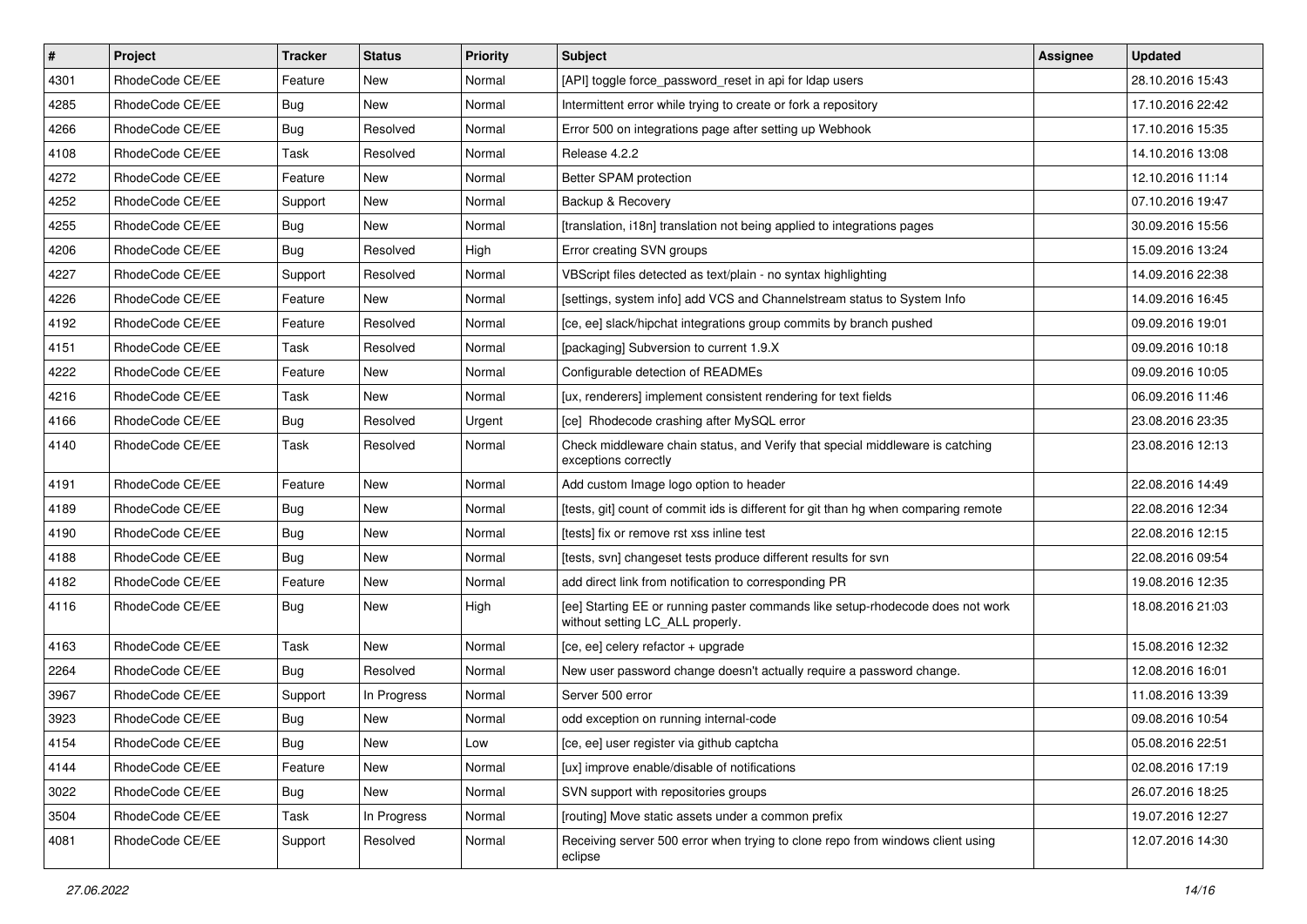| $\pmb{\#}$ | Project         | <b>Tracker</b> | <b>Status</b> | <b>Priority</b> | <b>Subject</b>                                                                                | <b>Assignee</b> | <b>Updated</b>   |
|------------|-----------------|----------------|---------------|-----------------|-----------------------------------------------------------------------------------------------|-----------------|------------------|
| 2744       | RhodeCode CE/EE | Task           | Resolved      | Normal          | Deprecating Internet Explorer                                                                 |                 | 06.07.2016 12:04 |
| 3999       | RhodeCode CE/EE | Feature        | Resolved      | Normal          | Add `send account information` to user creation page                                          |                 | 28.06.2016 15:22 |
| 4040       | RhodeCode CE/EE | Bug            | New           | Low             | [ce, ee] logout when logged out causes 403 Cross-site request forgery detected                |                 | 23.06.2016 13:40 |
| 3486       | RhodeCode CE/EE | Feature        | <b>New</b>    | Normal          | expose origin of permission in perm dict for users                                            |                 | 06.06.2016 10:54 |
| 3980       | RhodeCode CE/EE | Feature        | <b>New</b>    | Normal          | Add CI engine                                                                                 |                 | 05.06.2016 21:32 |
| 3979       | RhodeCode CE/EE | Feature        | New           | Normal          | Add kanban board                                                                              |                 | 05.06.2016 21:20 |
| 3978       | RhodeCode CE/EE | Feature        | New           | Normal          | Add bug tracker                                                                               |                 | 05.06.2016 21:20 |
| 3977       | RhodeCode CE/EE | Feature        | New           | Normal          | Wiki                                                                                          |                 | 05.06.2016 21:11 |
| 3963       | RhodeCode CE/EE | Bug            | <b>New</b>    | Normal          | [ce] Getting a newly added repo via remap/rescan via api gives no data                        |                 | 27.05.2016 05:02 |
| 148        | RhodeCode CE/EE | Feature        | <b>New</b>    | Normal          | [comments] Add per file and multiline comments in a changeset                                 |                 | 25.05.2016 10:20 |
| 3956       | RhodeCode CE/EE | Bug            | New           | Normal          | [ce] - svn commit with all 'None' properties (author, message, etc.)                          |                 | 23.05.2016 17:22 |
| 3939       | RhodeCode CE/EE | Bug            | New           | Normal          | [ux] changelog filter blank after going back in browser                                       |                 | 18.05.2016 14:50 |
| 3922       | RhodeCode CE/EE | Bug            | New           | Normal          | svn backend returns different diff to git/hg backends                                         |                 | 11.05.2016 14:29 |
| 3615       | RhodeCode CE/EE | Bug            | <b>New</b>    | Low             | (OperationalError) too many SQL variables on admin journal page                               |                 | 06.05.2016 11:45 |
| 3555       | RhodeCode CE/EE | Bug            | Resolved      | Normal          | Then disabled repo location change the panel should explicitly state that it's disabled       |                 | 25.04.2016 10:34 |
| 3239       | RhodeCode CE/EE | Task           | Resolved      | Normal          | Catch all route for repo page or repo group page is always executing checks for<br>every page |                 | 21.04.2016 11:30 |
| 2539       | RhodeCode CE/EE | Feature        | Feedback      | Normal          | Recursive deletion of resources                                                               |                 | 20.04.2016 08:52 |
| 3472       | RhodeCode CE/EE | Feature        | New           | Normal          | Expose unified hooks that can be used in SSH backend                                          |                 | 14.04.2016 17:54 |
| 3484       | RhodeCode CE/EE | Task           | New           | Normal          | oauth: reduce required permissions for 3rd party                                              |                 | 13.04.2016 12:33 |
| 3460       | RhodeCode CE/EE | Feature        | <b>New</b>    | Normal          | [ux, frontend] hide "show more" button when there is nothing more to show                     |                 | 11.04.2016 13:37 |
| 3455       | RhodeCode CE/EE | Feature        | <b>New</b>    | Normal          | [ux] commit message search should render entire commit message                                |                 | 07.04.2016 17:50 |
| 3441       | RhodeCode CE/EE | Bug            | <b>New</b>    | Normal          | [ux] clicking on line in file view scrolls to that line                                       |                 | 05.04.2016 13:35 |
| 3373       | RhodeCode CE/EE | Feature        | New           | Normal          | Allow to create Bookmarks and Branches from UI                                                |                 | 05.04.2016 09:21 |
| 3440       | RhodeCode CE/EE | Feature        | New           | Normal          | [design, ux] mock-up user interface for adding a branch/bookmark                              |                 | 05.04.2016 09:21 |
| 3357       | RhodeCode CE/EE | Bug            | Resolved      | Normal          | switch to sometimes fails to load files metadata                                              |                 | 30.03.2016 10:56 |
| 3382       | RhodeCode CE/EE | Bug            | New           | Normal          | download superrepo with subrepos                                                              |                 | 25.03.2016 01:30 |
| 3377       | RhodeCode CE/EE | <b>Task</b>    | New           | Normal          | extra fields types extensions                                                                 |                 | 24.03.2016 15:23 |
| 3376       | RhodeCode CE/EE | Task           | New           | Normal          | Repo action plugins                                                                           |                 | 24.03.2016 15:21 |
| 3362       | RhodeCode CE/EE | Task           | New           | Normal          | auth-plugins, indicate visually that plugin is turned on but NOT enabled                      |                 | 22.03.2016 19:03 |
| 3351       | RhodeCode CE/EE | <b>Bug</b>     | New           | Normal          | Duplicate IP whitelist entry shows error flash                                                |                 | 21.03.2016 15:54 |
| 2882       | RhodeCode CE/EE | Feature        | New           | Normal          | Bulk comment submit                                                                           |                 | 17.03.2016 17:50 |
| 3334       | RhodeCode CE/EE | Bug            | New           | Normal          | Attempt to edit .coveragerc through the online file editor                                    |                 | 17.03.2016 13:49 |